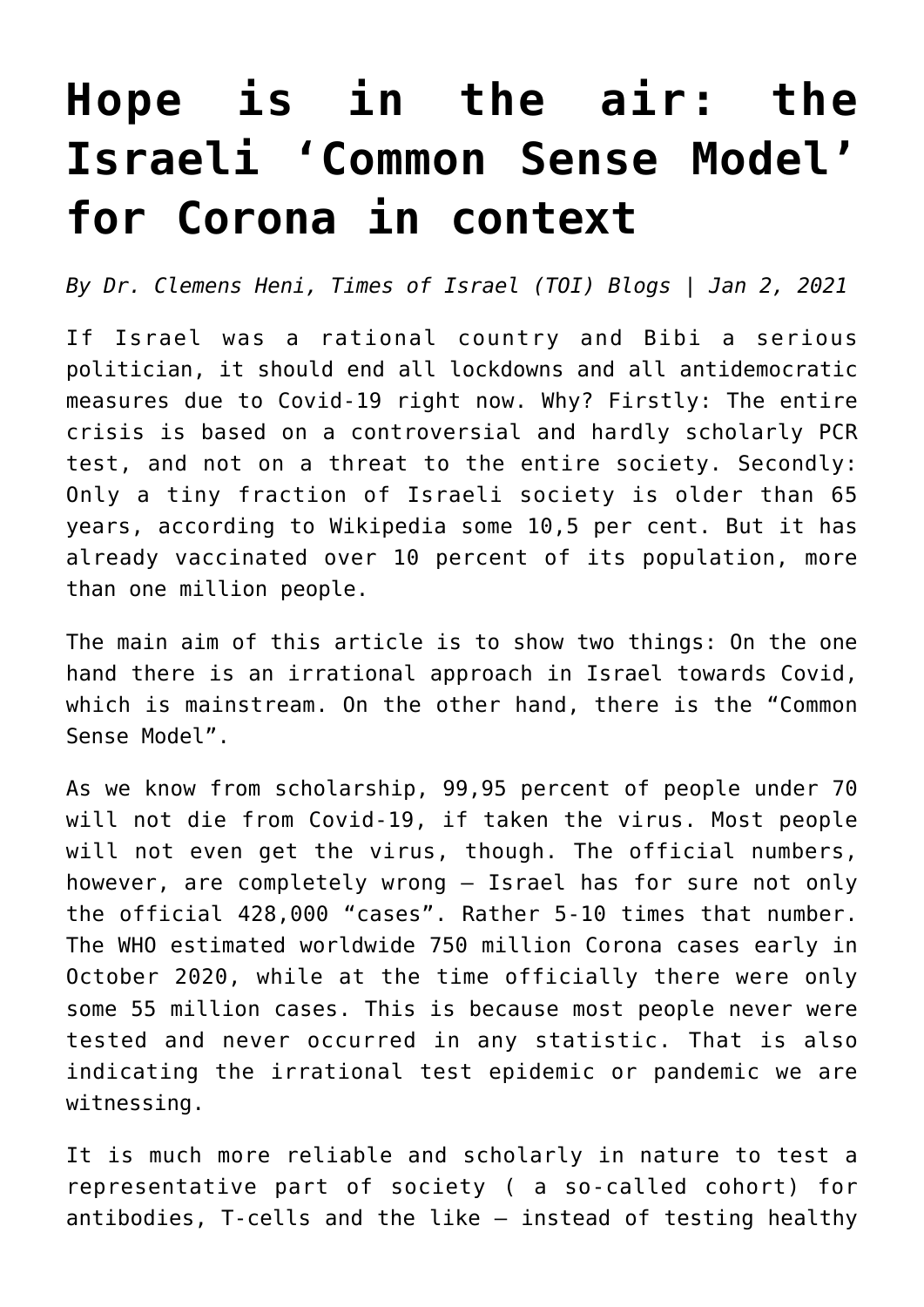people and put them even in quarantine, based on an unscholarly PCR-test. Many millions of people had to got into 14 days of quarantine without being sick, imagine! That is among the worst public health crimes in the history of mankind. Based on these antibody-tests we know the infection fatality rate, which is completely different to the case fatality rate, like 0,20 percent compared to 3,1 percent, for example.

Contrary to the flu, most people  $-$  over 80 percent  $-$  have no or mild symptoms. The entire panic was and is irrational. It was from the outset the dream of Bibi or Merkel and Johnson, Macron or Trump to control their societies via panic driven policies, lockdowns and masks.

As a scholar, translator and publisher of the book "[The](https://www.editioncritic.de/allgemein/neuerscheinung-16-februar-2017-fania-oz-salzbergeryedidia-z-stern-hrsg-der-israelische-nationalstaat/) [Israeli Nation-State"](https://www.editioncritic.de/allgemein/neuerscheinung-16-februar-2017-fania-oz-salzbergeryedidia-z-stern-hrsg-der-israelische-nationalstaat/), co-edited by Fania Oz-Salzberger and Yedidia Z. Stern, I was particularly struck by a piece of Yedidia Stern in the Jerusalem Post on October 1, 2020. Stern is a great scholar of democracy and the Jewish state, to be sure. He is an important and outspoken critic of Benjamin Netanyahu. Stern's idea to commemorate the legacy of Yitzhak Rabin [via a Rabin Memorial Day is fascinating](https://blogs.timesofisrael.com/yitzhaks-blood-cries-out-to-us-from-the-ground/). I would consider Stern center/center-left, more or less. But similar to my experience with center-left mainstream people in Germany, Corona seems to have taken over the brains of many people. Corona may not be a threat to our immune system in the first place, rather for our ability to still think rational and clear. Stern is the [incoming President of Jewish People](https://www.jewishagency.org/prof-yedidia-stern-chosen-as-new-jppi-president/) [Policy Institute \(JPPI\).](https://www.jewishagency.org/prof-yedidia-stern-chosen-as-new-jppi-president/) His voice is important, so let us take his words seriously.

The very title of Stern's article from in the Jerusalem Post is strange, if not shocking:

*[An army of nine million to fight coronavirus](https://www.jpost.com/opinion/an-army-of-nine-million-644213)*

Well, Israel is experienced in warfare and it has to win every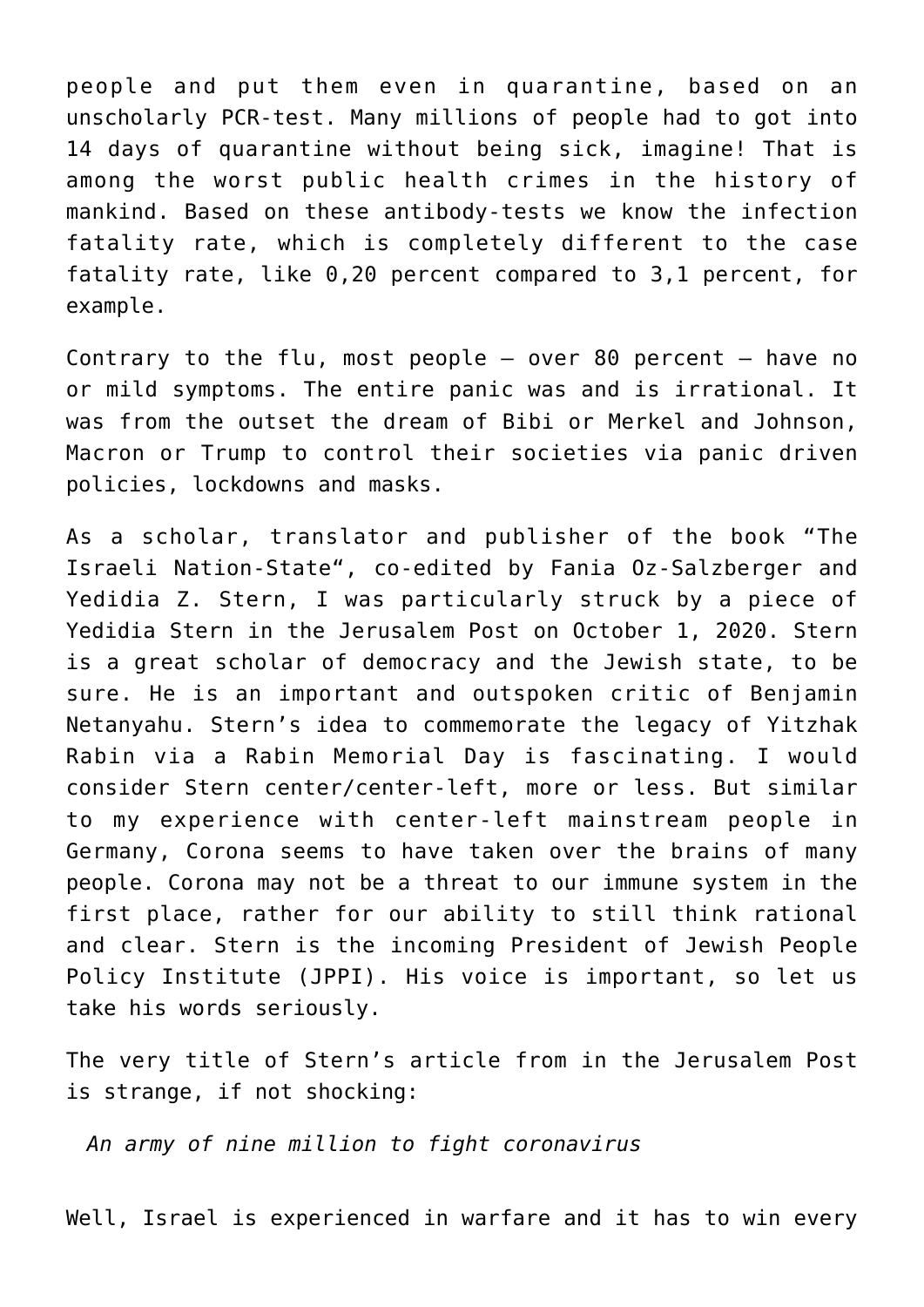single war, as we know. Otherwise, it would fail. It is a fantastic achievement of 2020 that the [United Arab Emirates,](https://www.nytimes.com/2020/12/10/world/middleeast/israel-morocco-trump.html) [Bahrain, and Morocco now or very soon will have diplomatic](https://www.nytimes.com/2020/12/10/world/middleeast/israel-morocco-trump.html) [relations with the Jewish state](https://www.nytimes.com/2020/12/10/world/middleeast/israel-morocco-trump.html). That makes peace with the entire Arab world very realistic in the years to come. That is good news, very good news. For BDS and the Palestinians, Arab support for Israel is shocking and a huge setback.

But "an army of nine million" to fight nature? Would Yedidia Stern have ever written "an army of nine million to fight the flu?" "An army of nine million to fight cancer"? "An army of nine million to fight obesity"? Climate change will become the biggest threat to all of humanity in the years to come. Will there also be an "army of nine million" or more to fight it, as it will be much more dangerous to the country than any virus might be?

#### Stern goes on:

*Let's begin with the main point: Our country's leadership has ceased to be relevant in the war against the [coronavirus](https://www.jpost.com/coronavirus).*

Again: You can never ever have a "war" with nature, to be sure. That is unscholarly in nature and panic driven, not a rational analysis of a virus.

#### But it gets even much worse:

*It is highly likely that in the next two or three weeks more Israelis will succumb to COVID-19 than died in the four years of the Second Intifada (1,030), and that on Sukkot, the daily death toll will exceed the number slaughtered in one of the worst terrorist attacks in Israel's history: the Passover Eve massacre at the Park Hotel in Netanya (30), after which the [IDF](https://www.jpost.com/tags/idf) launched an all-out assault on the terrorist infrastructure in Judea and Samaria. Already today we are grieving over a long list of those who have succumbed to the virus, twice as long as the roster of Israeli soldiers who*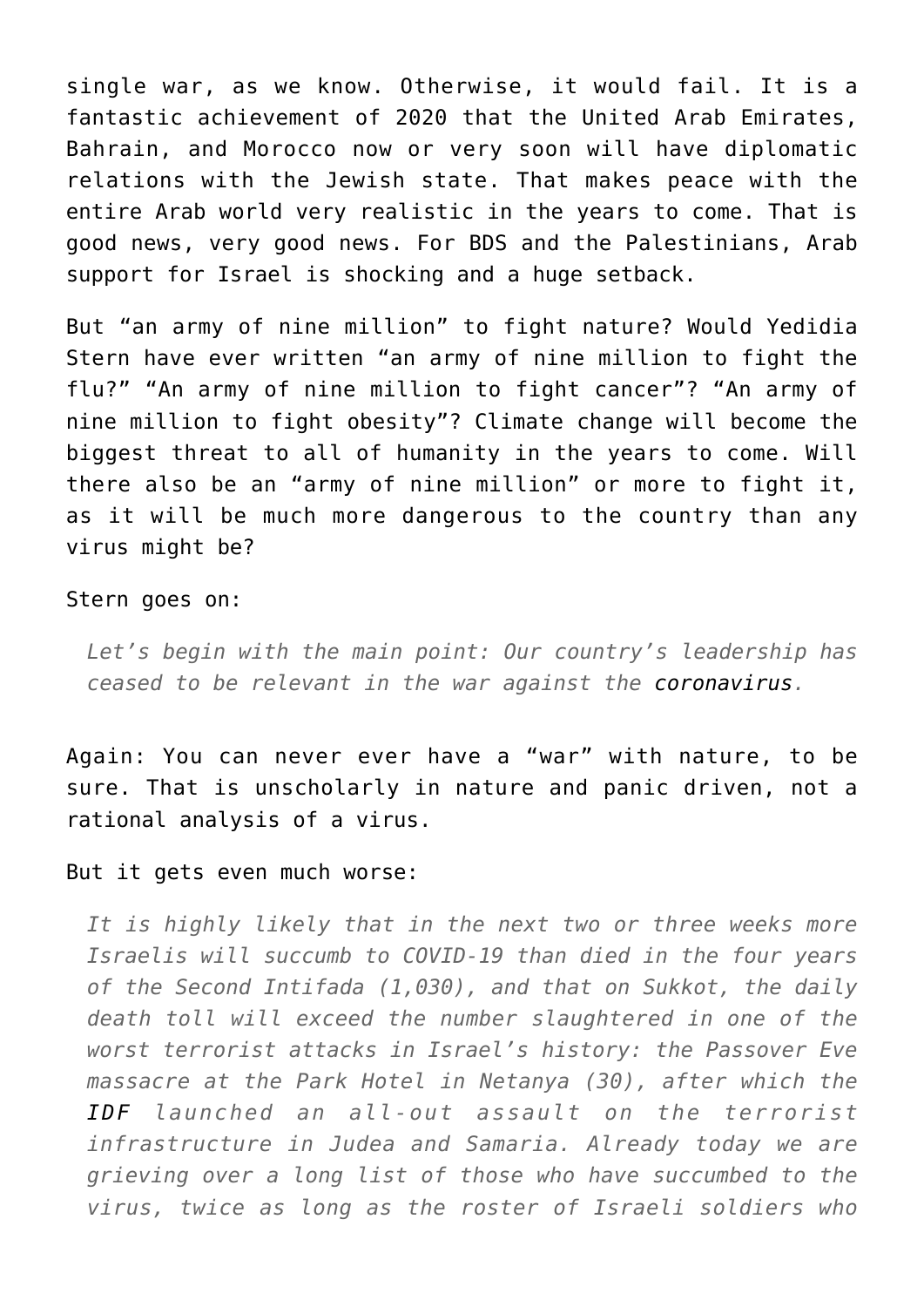*gave their lives for us in the Six Day War (780).*

That is such an unscholarly and maniac comparison. Wars are events among human beings and between countries, terrorist groups, militia, suicide bombers, countries and the like. As if SARS-CoV-2 is an antisemitic virus like the Intifada was driven by antisemitic ideology. How stupid can a commentator be? Was Covid made to destroy the Jewish State, as was the intention of the Arab armies in the Six Days War? How fanatic and truly stupid, unscholarly is such a comparison? Did Stern ever compare the typical seasonal flu with let's estimate 781 deaths a few years ago to the Six Day War?

Was it less harmful for Israel when people died of a virus like Influenza compared to Corona? Does Stern know, that Corona viruses have always been up to 15 percent part of acute respiratory infections? This is the reason why up to 81 percent in Germany alone have T-cells to combat SARS-CoV-2. According to a University of Tubingen study, we had these Tcells against SARS-CoV-2 even before 2020, before this virus was detected (["Cross-reactive SARS-CoV-2 peptides revealed](https://www.nature.com/articles/s41590-020-00808-x) [pre-existing T cell responses in 81% of unexposed](https://www.nature.com/articles/s41590-020-00808-x) [individuals…](https://www.nature.com/articles/s41590-020-00808-x)"). That is proof that Corona is not at all a completely new virus. Compare this to HIV in the 1980s with an infection fatality rate of 50 to 100 percent! HIV was new and extremely more lethal at the time than Corona could ever be. Cross-immunity from T-cells are much more important, indeed crucial, than masks or "social distancing" (what a stupid and dangerous term!).

#### The unscholarly outburst of Stern goes on:

*In countries in which discipline comes natural to their citizens, such as Japan, Singapore and South Korea, the population's across-the-board compliance with the rules has saved lives, with no need for drastic lockdowns. In Israel, which holds the international trademark on chutzpah, the*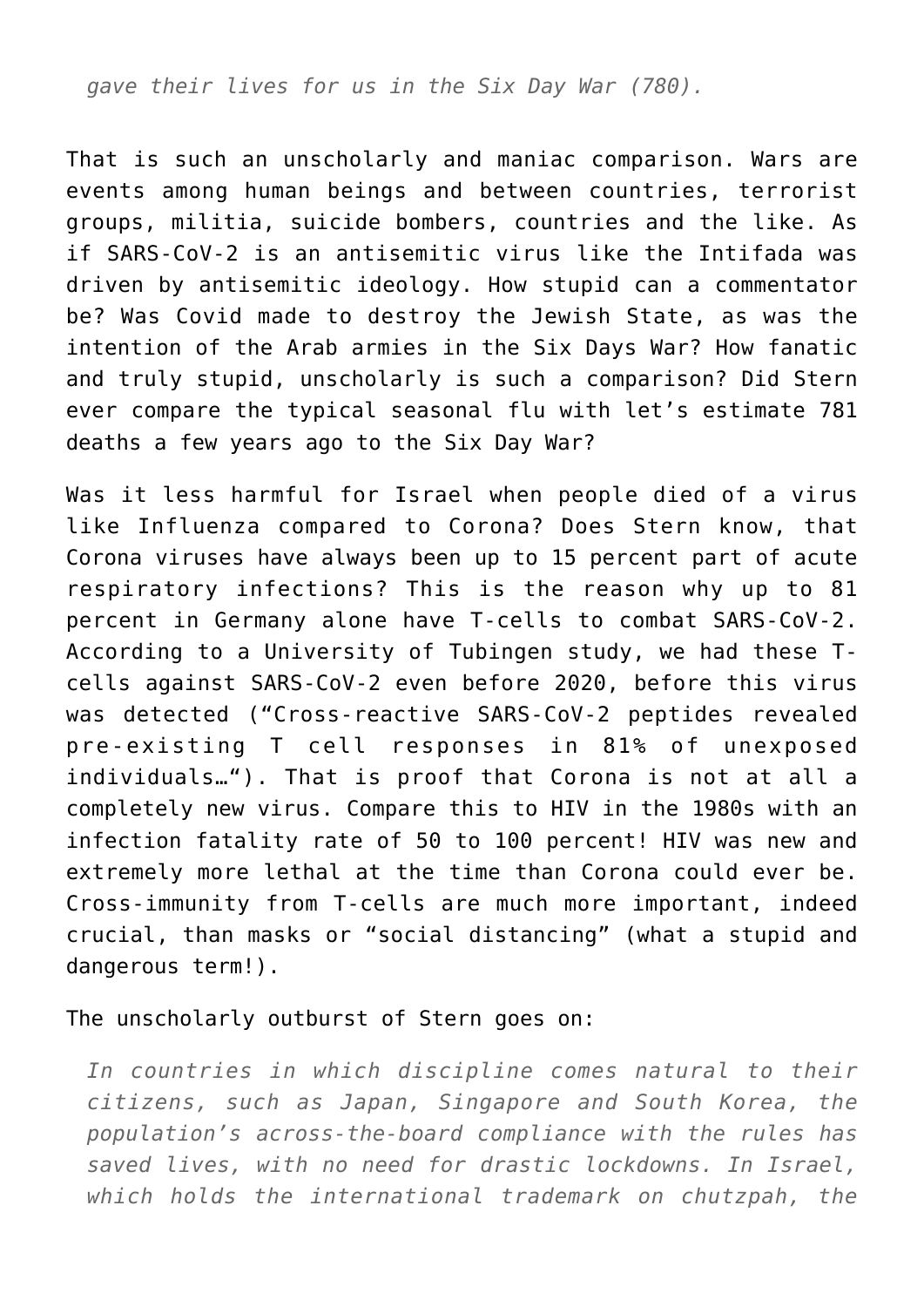*famous Israeli free spirit has led to catastrophe. At the end of the day, the coronavirus pandemic is a disease caused by the blatant flaunting of discipline, for which the penalty is death.*

With no scholarly evidence and with ignorance of factors such as climate, sunshine, population immunity, T-cells, population density, age structure, political culture, and other factors, he claims that some nations have more "discipline" than others and therefore had not so many deaths. That is not a scholarly argument at all, just a hypothesis, nothing else. Epidemiologically spoken, it is also a question of deaths in previous years.

Take a country with many deaths due to the flue like two or three years ago. Perhaps that country has had less vulnerable people in spring 2020. Perhaps some countries have many more people over 80 in 2020 compared to 2016, for example? That is the case in countries such as England or Germany, for example. This is what epidemiology and public health teaches us. But we need to listen to them instead of promoting panic, and fear. The collateral damage of lockdowns and masks mandates are unbelievable high. They will kill many more people – young people and those under 80 – in Israel in the years to come than Corona. Desperation and isolation kill.

Ask any medical expert working in nursing homes will confirm to that. Desperation and isolation also kill young business people, artists, musicians. Those who are lucky move to Sweden or Florida (where there is no mask mandate and the Governor Ron DeSantis, despite his former Trump alliance, is among the most scholarly politicians when it comes to Corona, "[Gov. Ron](https://eu.heraldtribune.com/story/news/2020/09/24/desantis-roundtable-on-public-health/3515876001/) [DeSantis and medical experts talk reopening at COVID-19](https://eu.heraldtribune.com/story/news/2020/09/24/desantis-roundtable-on-public-health/3515876001/) [roundtable"](https://eu.heraldtribune.com/story/news/2020/09/24/desantis-roundtable-on-public-health/3515876001/)).

During the crisis and because of lockdowns, though, many people became vulnerable, as immune systems are closely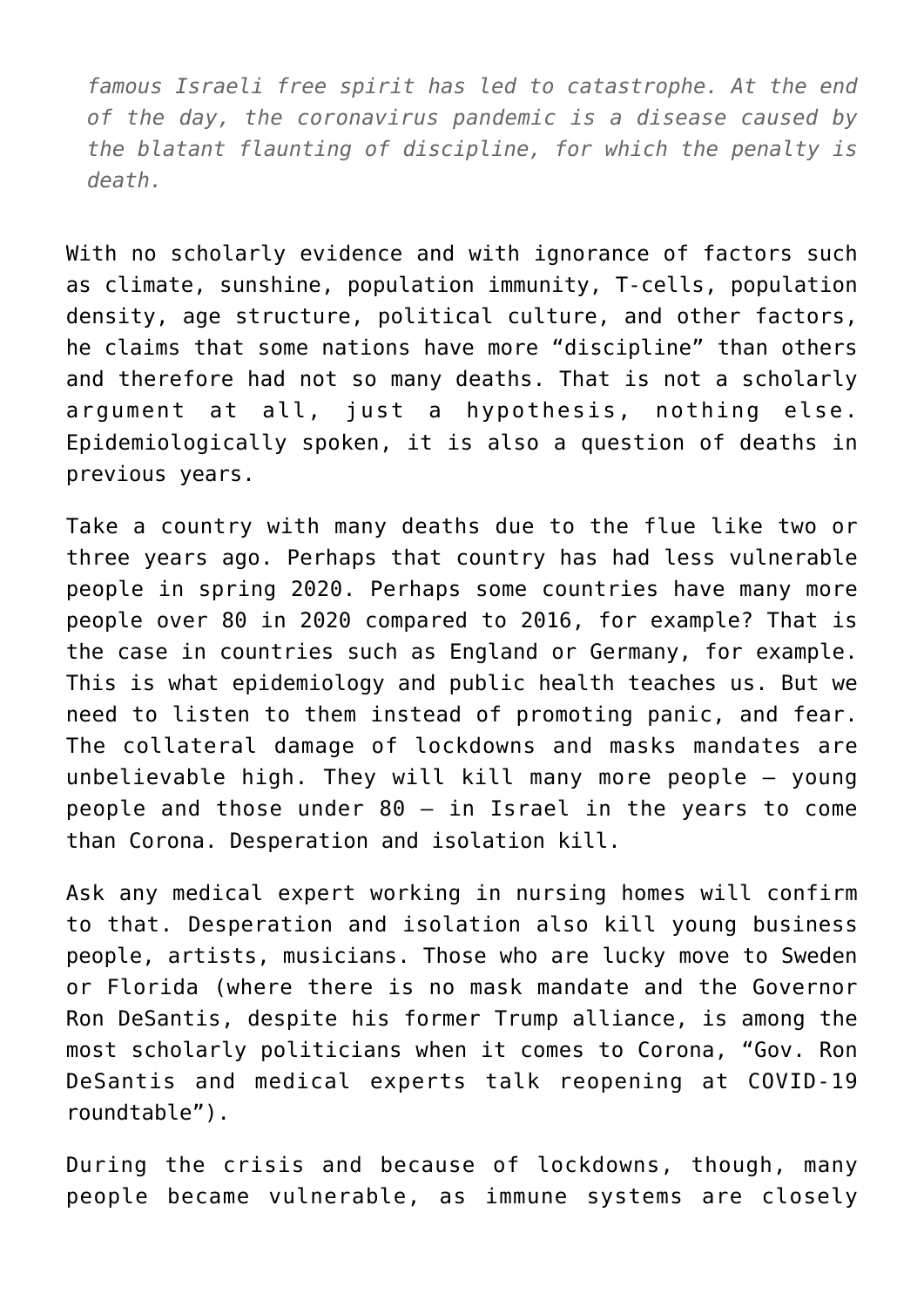related to our mental health. A very unhappy and traumatized person is more likely to get sick compared to a more relaxed and not traumatized person. Every doctor will confirm that. Tens of thousands of people with dementia died all alone in their rooms, with no visitors allowed. That was a major lockdown crime. Others were not allowed to see relatives on their deathbed without masks. That was another crime of the mask maniacs.

Yedidia Stern, though, assumes that Israeli themselves made up the crisis via their behavior, and that assumption is tremendously antidemocratic, unscholarly and dangerous:

*In Israel, which holds the international trademark on chutzpah, the famous Israeli free spirit has led to catastrophe.*

That is out of touch with reality, just a hypothesis. And his support of "discipline" truly resembles German discipline, as Germans love discipline during the antidemocratic crisis, as we all know.

However, masks do not work, as many scholars have shown. Take an article by [David Cayley in the Journal of Illich Studies](https://journals.psu.edu/illichstudies/article/view/62314/61620) [from December 2020:](https://journals.psu.edu/illichstudies/article/view/62314/61620)

*Having created this scarecrow, it then becomes quite easy to assimilate to it a new bogeyman called the "anti-masker." Now you have an instant characterization for all who may question the policy of lockdown. In actual fact the question of masks is scientifically quite murky. Until last spring both the W.H.O and Canada's chief medical officer, Teresa Tam held that they were of no utility in blocking an infectious agent as miniscule and as wily as a coronavirus. On April 20th of this year, the Ontario Civil Liberties Association released a study by retired physicist Denis G. Rancourt, in which he reviewed the scientific literature on masks and concluded bluntly that "masks don't work." "There have been extensive*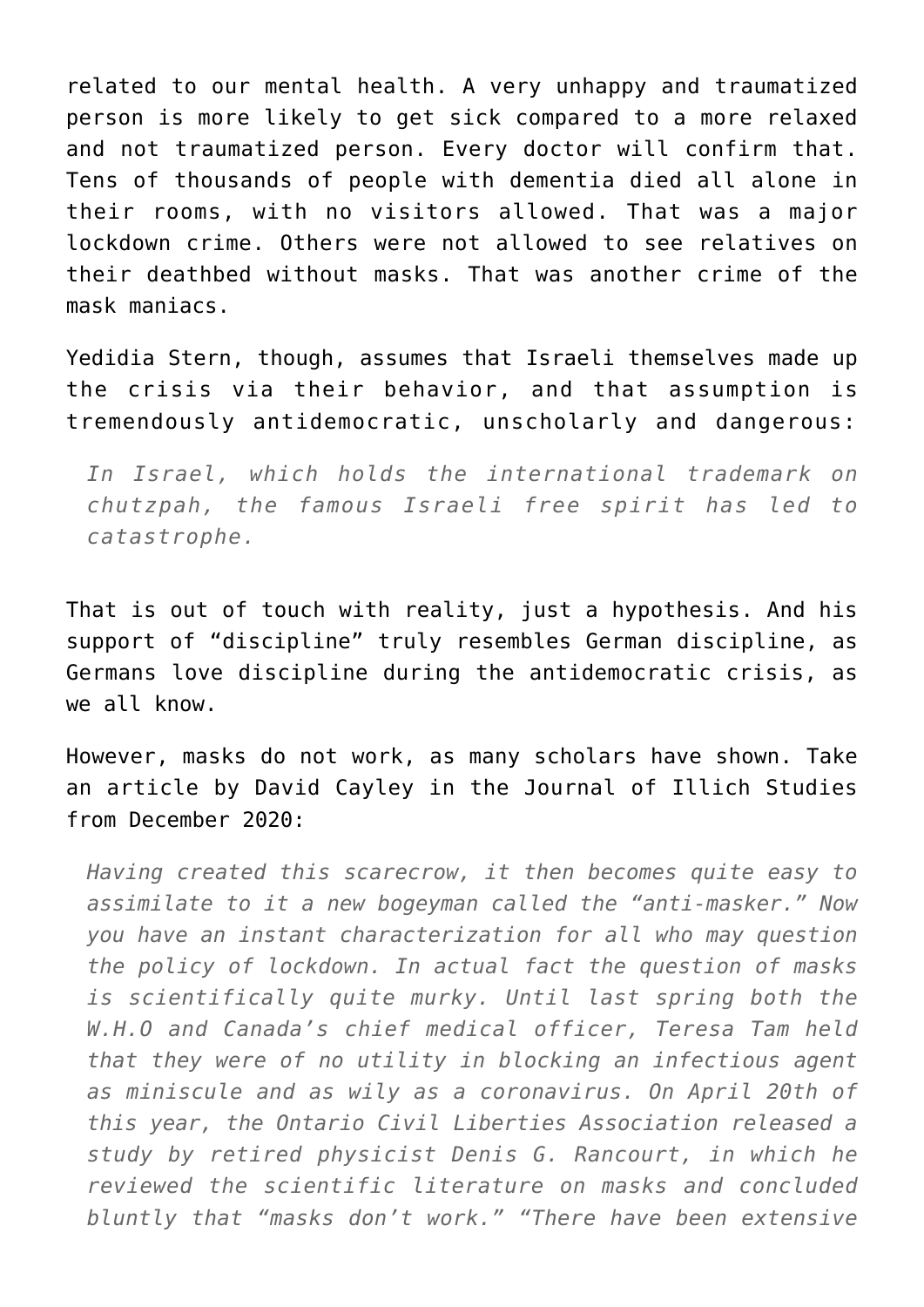*randomized controlled trial (RCT) studies, and meta-analysis reviews of RCT studies," he wrote in his abstract of this article, "which all show that masks and respirators do not work to prevent respiratory influenza-like illnesses, or respiratory illnesses believed to be transmitted by droplets and aerosol particles."*

### Rancourt refers to these studies, for example:

*Jacobs, J. L. et al. (2009) "Use of surgical face masks to reduce the incidence of the common cold among health care workers in Japan: A randomized controlled trial", American Journal of Infection Control, Volume 37, Issue 5, 417 – 419.https://www.ncbi.nlm.nih.gov/pubmed/19216002*

*N95-masked health-care workers (HCW) were significantly more likely to experience headaches. Face mask use in HCW was not demonstrated to provide benefit in terms of cold symptoms or getting colds.*

*(…)*

*bin-Reza et al. (2012) "The use of masks and respirators to prevent transmission of influenza: a systematic review of the scientific evidence", Influenza and Other Respiratory Viruses 6(4),*

*257–267.https://onlinelibrary.wiley.com/doi/epdf/10.1111/j.17 50-2659.2011.00307.x*

*"There were 17 eligible studies. … None of the studies established a conclusive relationship between mask ⁄ respirator use and protection against influenza infection."*

[A Study from Denmark](https://www.acpjournals.org/doi/10.7326/M20-6817) clearly shows that there is close to no difference in terms of getting the virus if you wear a mask or not: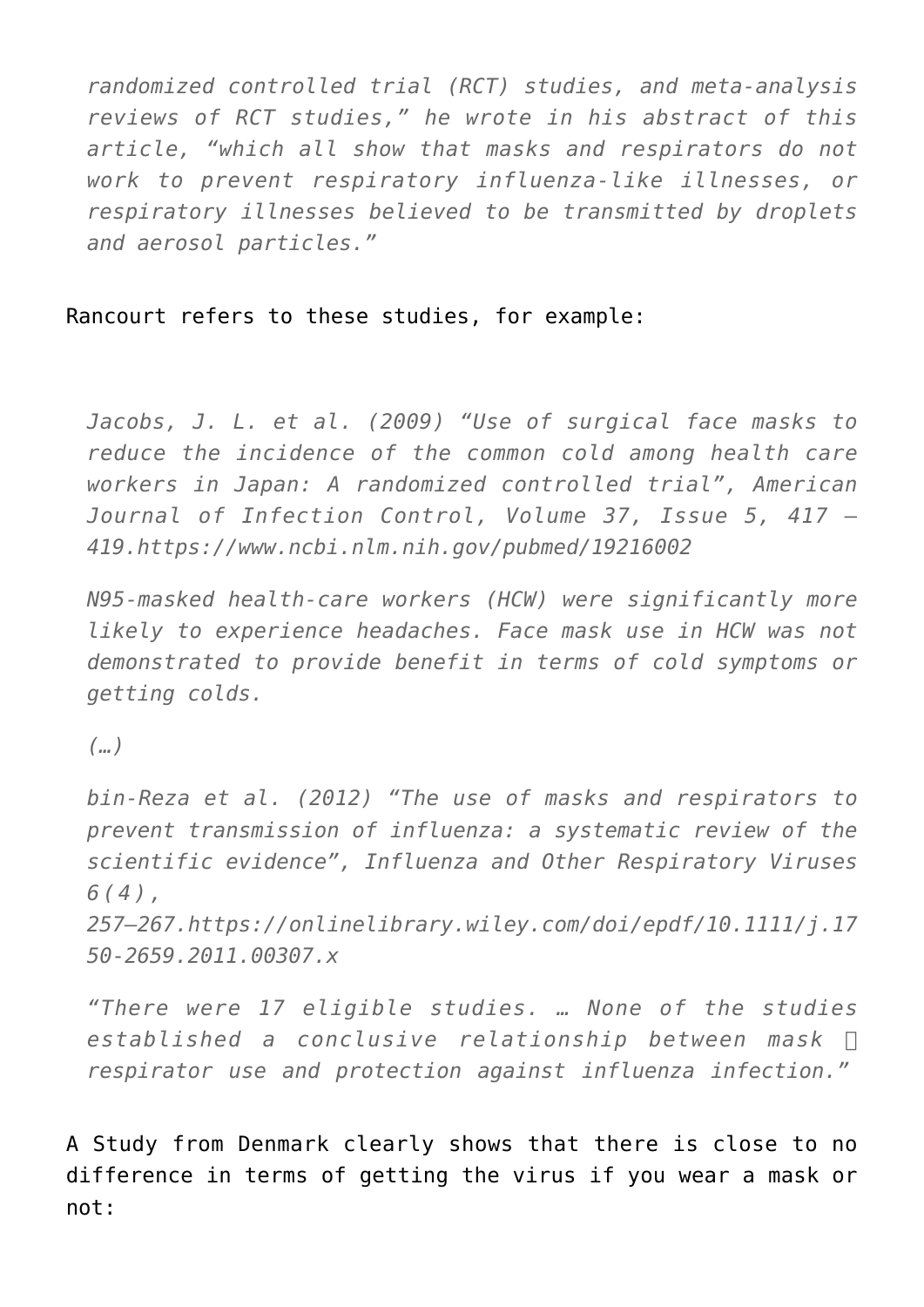*A total of 3030 participants were randomly assigned to the recommendation to wear masks, and 2994 were assigned to control; 4862 completed the study. Infection with SARS-CoV-2 occurred in 42 participants recommended masks (1.8%) and 53 control participants (2.1%).*

#### David Cayley concludes:

*Here one almost has to pinch oneself when contemplating the degree to which ritualism and superstition can be disguised as science. Rancourt's survey, and the more recent Danish study, if not definitive, should at least weigh heavily in public discussion, but instead the "anti-masker" has become the very epitome of the anti-social, anti-scientific rube.*

Ignoring and not even discussing all these findings about masks, just like the German government, for example, Yedidia Stern goes on and claims:

*First, advertising agencies and PR firms can launch carefully crafted and creative campaigns to help people internalize the link between their own behavior and other people's deaths.*

This reminds me of the most shocking "[panic paper"](https://www.abgeordnetenwatch.de/blog/informationsfreiheit/das-interne-strategiepapier-des-innenministeriums-zur-corona-pandemie) ever drafted by a federal German government from March 2020. In it, the Ministry of the Interior urges politicians and decisionmakers to point to little children. Why? They shall have the feeling that their misbehavior might be the reason why they see their parents or grandparents die on the sofa in the living room gasping for air.

Stern also wants to blame people – supposedly not "the other" like Arab or religious Israeli, rather all people:

*Stickers such as "I pledge to maintain social distancing and always wear a mask," should become a standard feature on every Israeli's clothing, auto bumpers and balconies. This*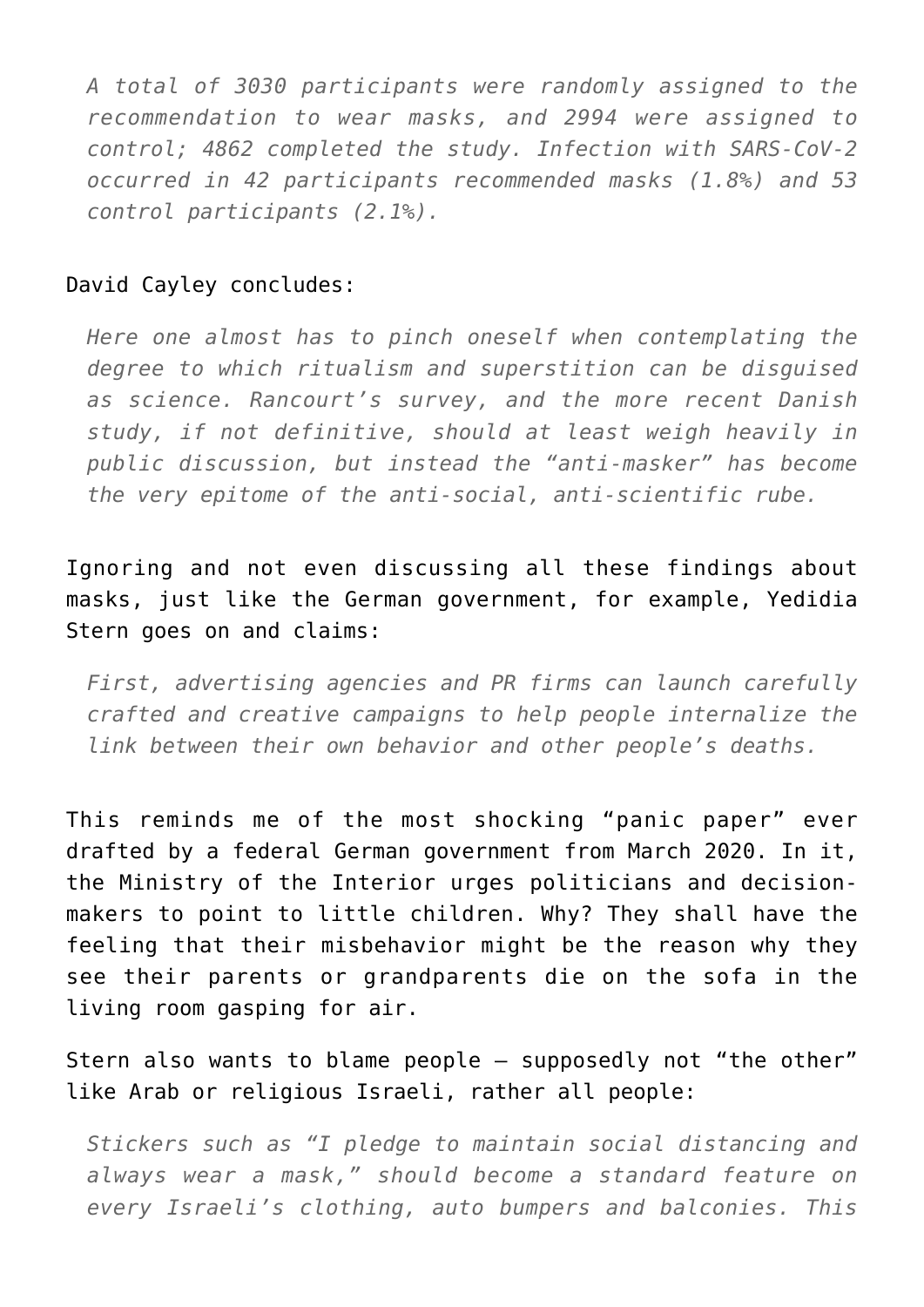*would result in the shaming of those who do not publicly commit to this pledge and thus put the public at risk.*

Yedidia Stern is not even mentioning that people might have a medical certificate to not wear a mask. Take people with asthma, or women who are victims of rape and sexual violence, when the criminal put cloths on their mouths to silence them, for example.

He is not even mentioning that these are living people who cannot wear a mask without risking to get severely hurt, getting a heart attack or cannot breathe anymore. These people have medical certificates – why is he not mentioning these exceptions from the rule? Did he ever deal with diversity, handicapped people, or traumatized people (there are many people of that kind in Israel, due to terror, for example)?

Instead, Stern wants to blame these people:

*This would result in the shaming of those who do not publicly commit to this pledge and thus put the public at risk.*

This happens on a daily basis in Germany and I assume in Israel as well. In Germany, some teenagers have been beaten up because they did not wear a mask – in a residential area, where it was not at all mandatory (as if beating up a person with no mask would be OK if it happens in an area where masks are mandatory). Finally, asymptomatic people may not at all be infectious: Covid-19: "[Asymptomatic cases may not be](https://www.bmj.com/content/371/bmj.m4695) [infectious, Wuhan study indicates"](https://www.bmj.com/content/371/bmj.m4695).

Why is Stern following the panic driven trope that all people shall pretend to be sick and infectious and therefore wear a mask? Why? Where does his love for irrationality and authoritarian measures come from? Love for the people? Love for those who lost all their money, everything they had build up in a restaurant, small shop or other businesses, let alone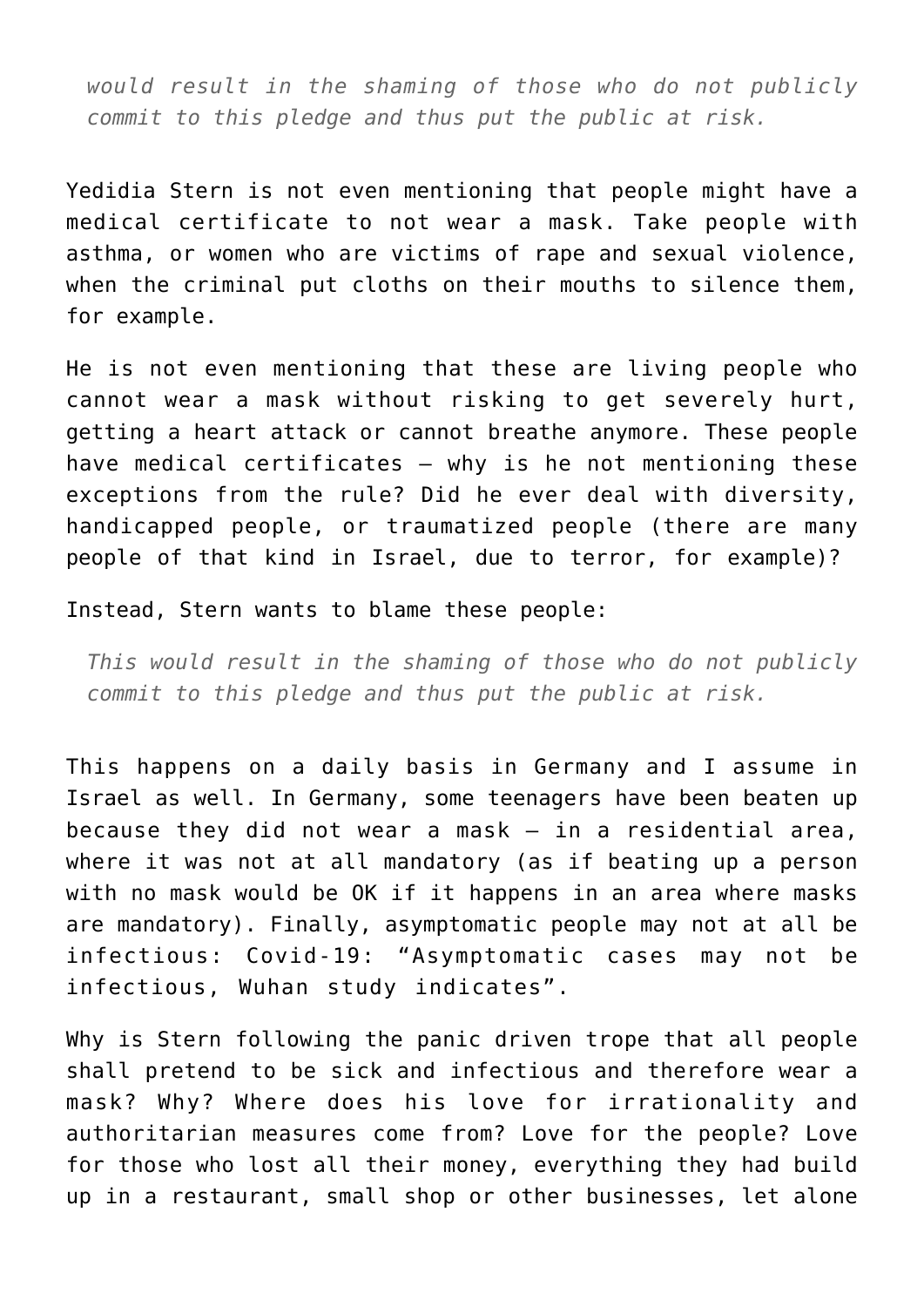love for musicians, artists, painters, scholars in universities and cultural institutions? Just shot them all down, make a mask mandatory and kill the entire public space in Israel?

Stern has no medical experience, nor do I have. But I studied with Professor Ivan Illich 25 years ago at the University of Bremen – Illich was a leading public health scholar – and I learnt in 2020 a lot of things from medical scholars, public health experts and epidemiologists this year. I have cowritten and edited two books on Corona (190 and 380 pages, published in [May](https://www.editioncritic.de/allgemein/neuerscheinung-corona-und-die-demokratie-eine-linke-kritik-gerald-grueneklee-clemens-heni-peter-nowak/) and [October 2020](https://www.editioncritic.de/allgemein/neuerscheinung-im-oktober-2020-clemens-heni-hg-gefaehrderansprache/), respectively) and published dozens of articles in German and English.

Take [Professor Ines Kappstein,](https://www.thieme-connect.com/products/ejournals/abstract/10.1055/a-1174-6591) she was working in many hospitals her entire career and published an article in August 2020 where she convincingly proved that "masks do not work". That "Journal for Hospital Hygiene up2date" is a mainstream journal, among its editors are scholars from the Charité or the Robert Koch-Institute in Berlin, for example.

Kappstein can show that the Robert Koch-Institute simply said that masks work, despite missing evidence! There might also be a huge gap in scholarship between the panic driven and extremely authoritarian head of the Robert Koch-Institute, Lothar Wieler, a veterinary surgeon, and the staff. The same holds for the Charité hospital, its panic driven poster boy Christian Drosten, and the more serious co-workers there.

Why are mask mandates and lockdowns not working, despite their devasting consequences for democracy? Take Sweden as main example: Sweden never had a lockdown, never closed restaurants and shop, never had a mask mandate, only the advice to be respectful. Advice, not order. No penalties. Israel, though, like Germany, seems to be loving penalties, orders, and, yes, police violence as well as denunciations by neighbors.

*[Sweden still has a lower death rate](https://www.worldometers.info/coronavirus/)* than the UK, France,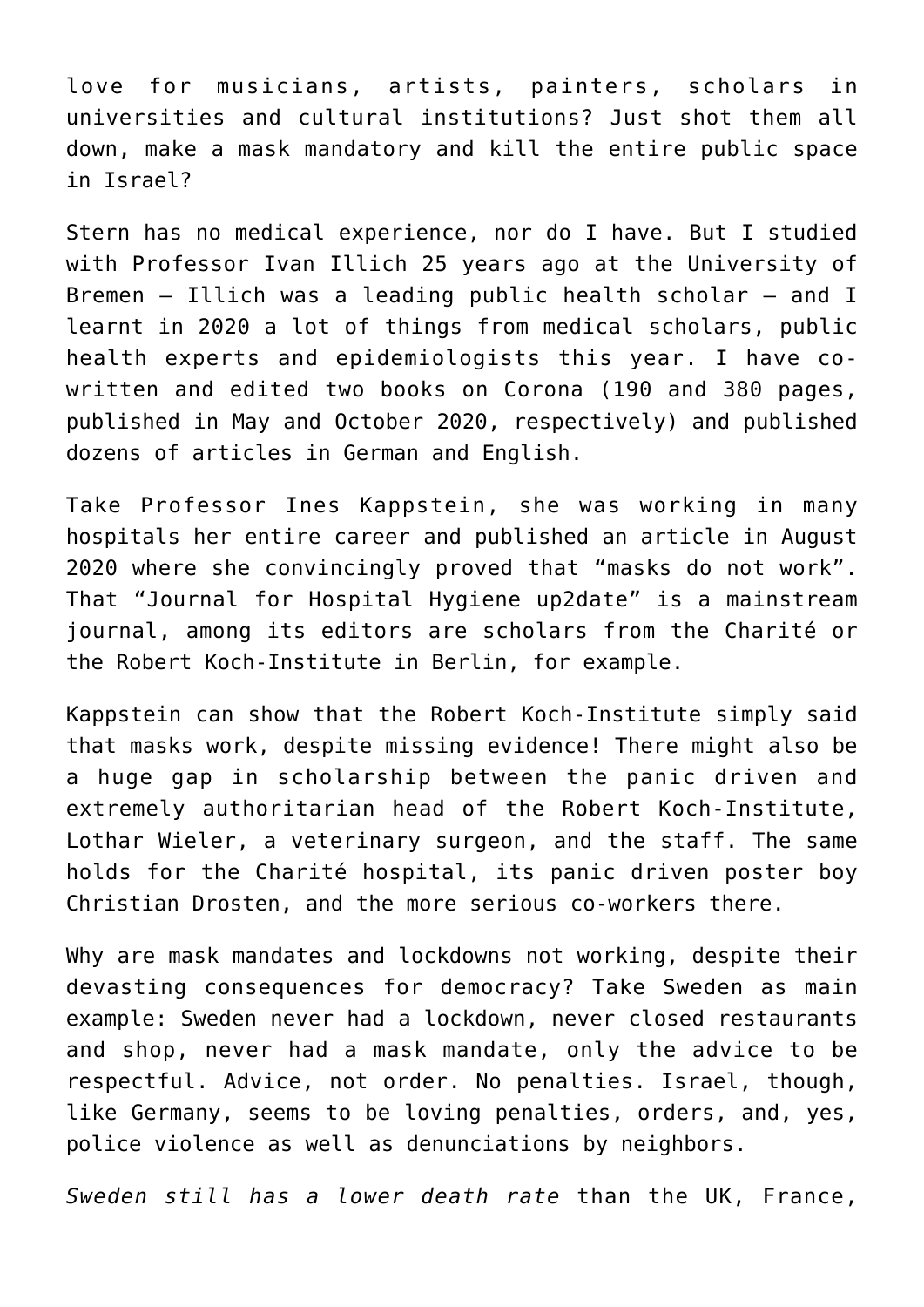Italy, the US, Spain and other countries with extreme mask mandates and lockdowns. Sweden is the only country and democracy worldwide, where adult people have been treated respectfully and as adults – not as toddler or children who need to be told what to do.

Even if Stern believes that masks do work, he should discuss that many scholars proof otherwise. He can say, that he does not believe these mainstream studies, but as a non-expert to urge the public to put "blame" on those who do not follow the Israeli mask mandate – is simply unscholarly, undemocratic and outrageous.

#### Stern is even getting more ridiculous or insidious:

*Ultra-Orthodox leaders should follow the bold examples of Rabbi David Yosef and Rabbi Gershon Edelstein, and exploit every possible opportunity to trumpet the obligation under Halacha, Jewish law: "Be most careful of your lives.*

That is simply unbelievable, to invoke religion and the Halacha to follow antidemocratic, irrational measures to stop an unstoppable natural virus, which is not at all threatening our societies – just a tiny part of them and only a fraction of that a tiny part. Again, he invokes the irrational trope that individual behavior is responsible for death of other people. Even worse, he says that a person has not the right to end his or her life. Every single adult must have the right to decide if a risk is worth taking or not, regardless what risk. Be it Covid, [be it a motor-bicycle at the age of 73, as Nobel](https://www.wflx.com/2020/09/24/gov-desantis-seeks-alleviate-coronvirus-fears/) [Prize Laureate in Chemistry Michael Levitt from California \(a](https://www.wflx.com/2020/09/24/gov-desantis-seeks-alleviate-coronvirus-fears/) [former IDF man\) – a supporter of the Great Barrington](https://www.wflx.com/2020/09/24/gov-desantis-seeks-alleviate-coronvirus-fears/) [Declaration – said.](https://www.wflx.com/2020/09/24/gov-desantis-seeks-alleviate-coronvirus-fears/)

## Yedidia Stern ends his truly irrational article like this:

*Enough with the blaming. The time has come to accept responsibility. We must drill it into our minds: It doesn't*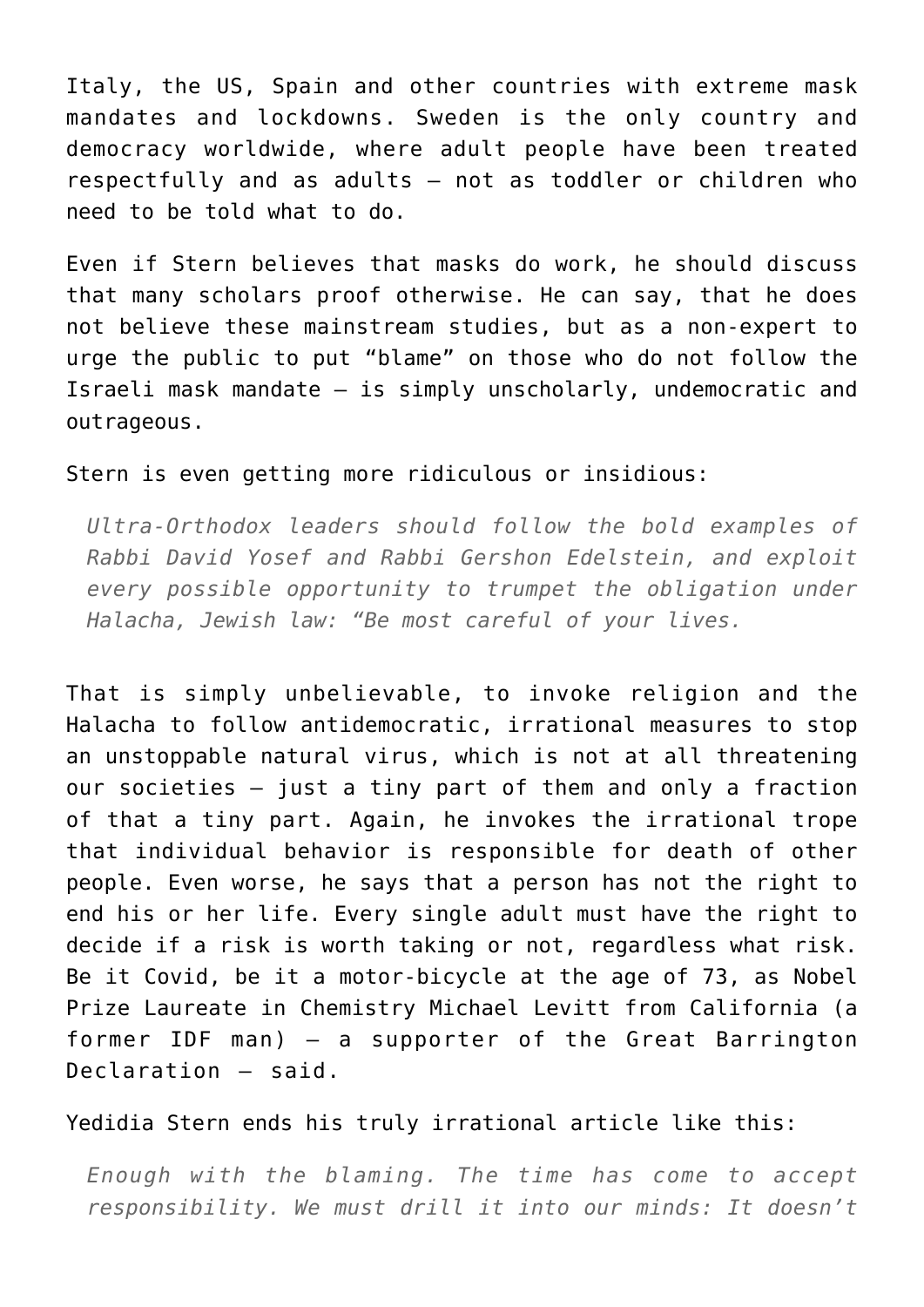*matter what the other person does; what's critical is what I do. We can defeat the Angel of Death that is waltzing through our streets and homes, rescue the economy and restore national solidarity by means of one simple formula: two meters and a mask. Perhaps we should name the struggle "The Two-Meter War."*

Even the two-meter rule is a joke, to be sure, as [Professor](https://www.dailymail.co.uk/news/article-8339837/Government-scientist-says-2m-social-distancing-rule-based-fragile-evidence.html) [Robert Dingwall](https://www.dailymail.co.uk/news/article-8339837/Government-scientist-says-2m-social-distancing-rule-based-fragile-evidence.html) from Nottingham Trent University in the UK emphasizes. He is a medical sociologist and has shown, among many other important insights, that in hospitals it was always about the one-meter rule when it comes to respiratory viruses, for example. For no other reason but panic and maniac, Boris Johnson has then introduced a two-meter distance, just like Stern promotes it. No medical evidence nowhere. We can learn [a](https://www.clemensheni.net/prof-robert-dingwall-on-corona-sociology-and-the-uk-situation/) [lot](https://www.clemensheni.net/prof-robert-dingwall-on-corona-sociology-and-the-uk-situation/) [from Dingwall,](https://www.clemensheni.net/big-cities-mental-health-and-covid-learning-from-sociologists-georg-simmel-and-robert-dingwall/) including his take of Philip Strong about "[Psychologic epidemic"](https://onlinelibrary.wiley.com/doi/pdf/10.1111/1467-9566.ep11347150) from 1990. Stern could read that as well, if he is interested in a scholarly analysis of an epidemic.

Even the World Street Journal writes: "[The Failed Experiment](https://www.wsj.com/articles/the-failed-experiment-of-covid-lockdowns-11599000890) [of Covid Lockdowns.](https://www.wsj.com/articles/the-failed-experiment-of-covid-lockdowns-11599000890) New data suggest that social distancing and reopening haven't determined the spread."

The WHO and many scholars claimed early on that masks do not work. At some point in April and later, they changed their mind, as shown and quoted above by David Cayley – to aggravate the panic. Our entire public space and shops (the few still open) and public transport have become panic rooms. With no evidence. The Austrian head of the federal Health Organization, [Franz Allerberger, said on TV that even in the](https://orf.at/stories/3178120/) [underground train masks do not work and close to no one ever](https://orf.at/stories/3178120/) [got infected in a train, let alone a shop or supermarket.](https://orf.at/stories/3178120/) In particular, Allerberger said, "masks in open-air space are completely useless".

What is most striking for me is the following: the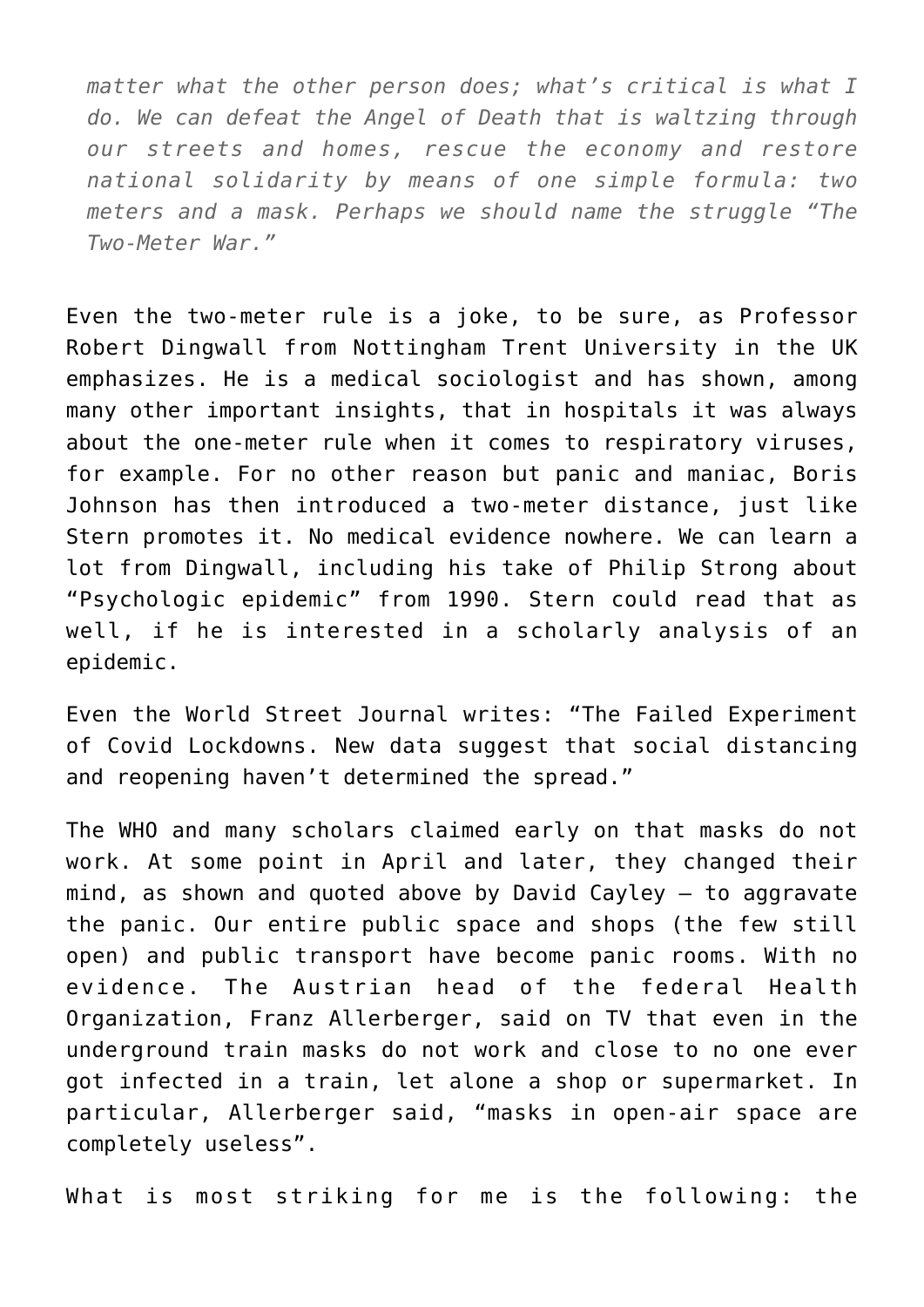authoritarian character of many people out there. Those people, many from our political and cultural elites among them, who have literally no idea about medical affairs, but follow irrational policies and urge the entire country to put blame on those who do not wear a mask or who put not enough "distance" between themselves and a possible "victim".

To assume, every single person is a threat to each other, is the most maniac idea in the history of mankind since the end of the World War II.

Did Stern ever deal with the Ct-value of PCR-tests? How many positive PCR tests in Israel are reliable, taken the fact that only a Ct-value below 30 or below 27 or less can indicate a more serious virus load? Does he know? [Did he at least more](https://www.theportugalnews.com/news/2020-11-21/court-decides-that-quarantine-in-state-of-alert-is-illegal/56830) [recently follow a court rule like from Portugal, where it was](https://www.theportugalnews.com/news/2020-11-21/court-decides-that-quarantine-in-state-of-alert-is-illegal/56830) [judged, that a PCR test cannot justify quarantine](https://www.theportugalnews.com/news/2020-11-21/court-decides-that-quarantine-in-state-of-alert-is-illegal/56830), as a PCR test is not able to confirm if a person has enough a virus load at all?

The PCR test "is unable to determine, beyond reasonable doubt, that such positivity result corresponds, in fact, to the infection of a person by the SARS-CoV-2 virus", said the Lisbon Court of Appeal.

Although this court rule is from November, and Stern's comment from October 2020, there was much evidence before, internationally, that PCR-tests are not valid at all. [The](https://retractionwatch.com/2020/12/07/public-health-journal-seeking-further-expert-advice-on-january-paper-about-covid-19-pcr-testing-by-high-profile-virologist/) [unreliability of any PCR-test on Corona by Drosten et al.](https://retractionwatch.com/2020/12/07/public-health-journal-seeking-further-expert-advice-on-january-paper-about-covid-19-pcr-testing-by-high-profile-virologist/) has been shown more recently as well by 22 international experts and Professors in infectiology, biology, immunology, virology, and related fields ("[Review report Corman-Drosten et al.](https://cormandrostenreview.com/report/) [Eurosurveillance 2020"](https://cormandrostenreview.com/report/), Pieter Borger(1), Bobby Rajesh Malhotra(2), Michael Yeadon(3), Clare Craig(4), Kevin McKernan(5) , Klaus Steger(6) , Paul McSheehy(7) , Lidiya Angelova(8), Fabio Franchi(9), Thomas Binder(10), Henrik Ullrich(11) , Makoto Ohashi(12), Stefano Scoglio(13), Marjolein Doesburg-van Kleffens(14), Dorothea Gilbert(15),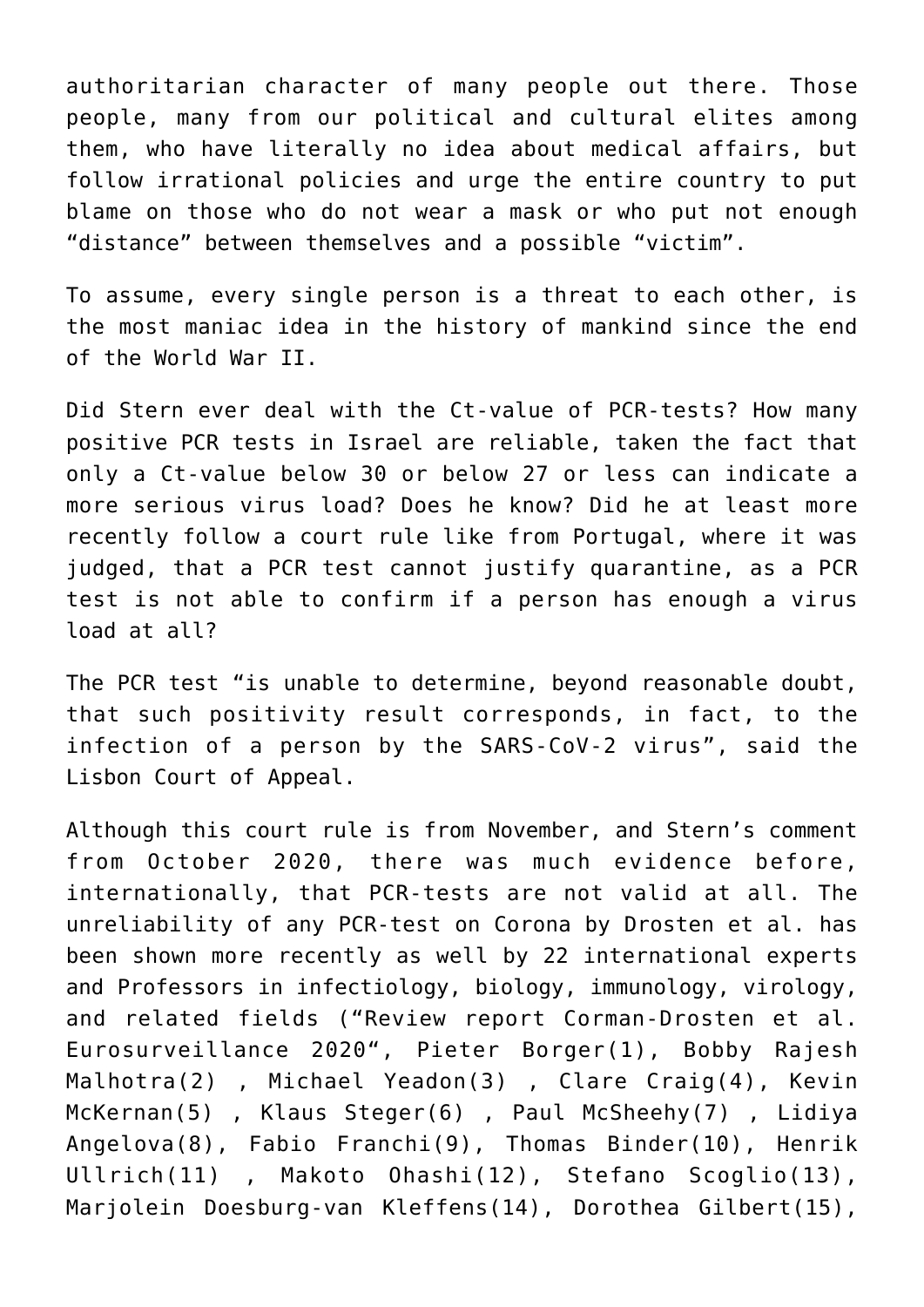Rainer Klement(16), Ruth Schruefer(17), Berber W. Pieksma(18), Jan Bonte(19), Bruno H. Dalle Carbonare(20), Kevin P. Corbett(21), Ulrike Kämmerer(22).)

We know from the WHO that the Infection Fatality Rate of Corona is between [0.14](https://www.irishtimes.com/news/ireland/irish-news/covid-19-world-in-for-a-hell-of-a-ride-in-coming-months-dr-mike-ryan-says-1.4370626) and [0.23 percent.](https://www.who.int/bulletin/online_first/BLT.20.265892.pdf) The average age of death is almost everywhere about 80 years or more.

Stern loses touch with reality, again, and writes:

*Second, the media should publish the obituaries of COVID-19 victims on a daily basis. Instead of the obsessive attention focused on our disgraceful politics, the media should be unmasking the devastating price we are paying for the national fiasco; not as yellow journalism, not to defend the prime minister or to force him out of office, but rather to save lives.*

If most people are just tested by a non-reliable test, how does Stern know for sure that all victims had no comorbidities and would not have died anyway this year? Professor Nida-Rümelin from Germany said in a talk-show to a representative of Merkel's government, that the tiny number of 0.8 percent of the first 2000 deaths in Italy had no serious preconditions. Read: most people were already were sick and would have died very soon.

There is an answer to this not evidence based trope by Irish philosopher [Sinead Murphy](https://lockdownsceptics.org/lest-we-forget-life-is-not-non-death/) from the University of Newcastle in England, just a few days ago, on December 30:

*The Guardian newspaper ran a headline for months this year – So Much Living Left To Do – under which were written accounts of those who had died with COVID-19. Yet the average age of Covid death in England and Wales is more than 82 years. Older than the average life expectancy. And of those who died younger than this, almost all had co-morbidities. Those who died with COVID-19 this year did not have so much living left*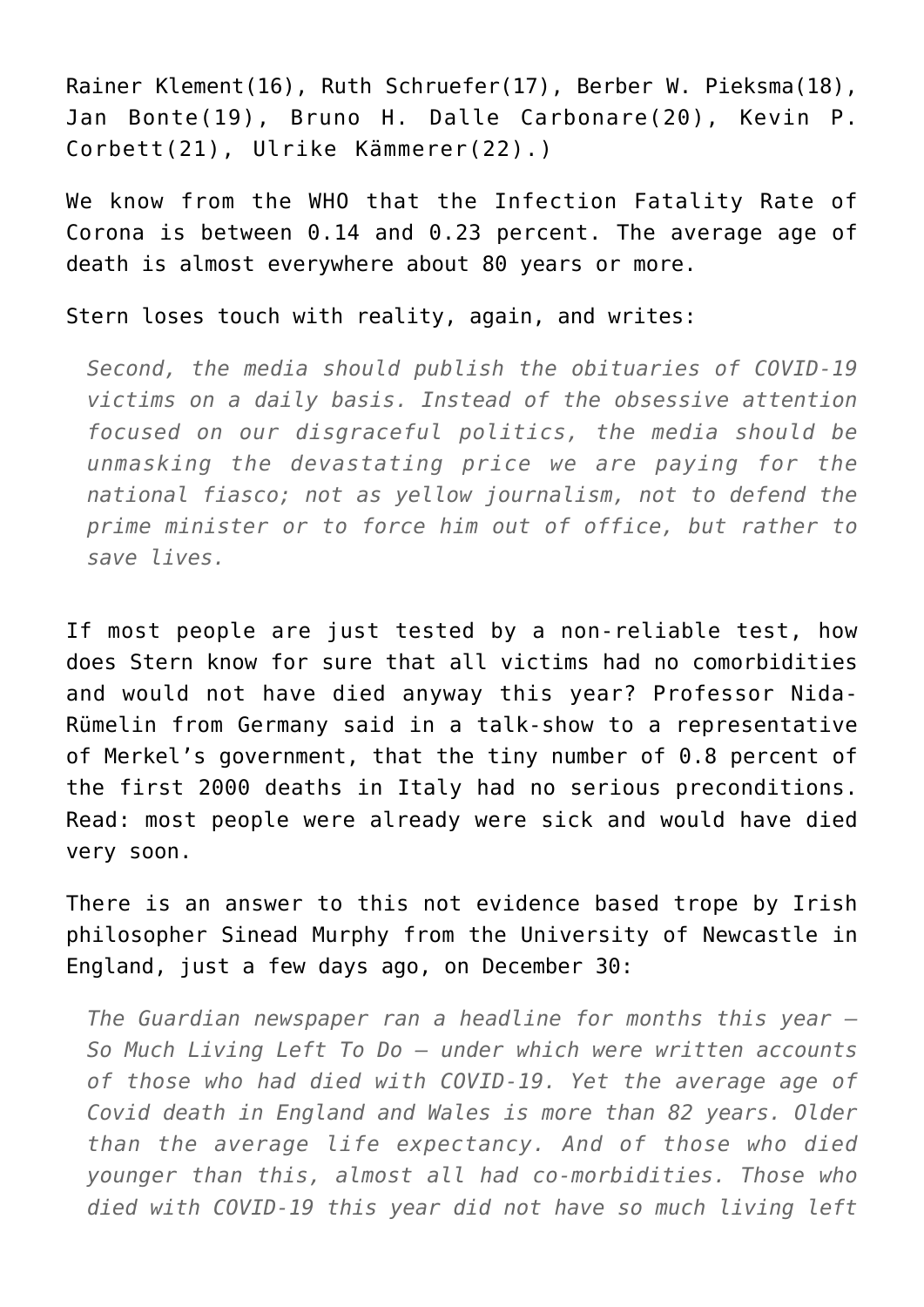*to do. They had, almost universally, very little living left to do. Their lives were not unimportant. But their lives were coming to an end.*

*But when life is merely non-death, there is no nuance, no context, no qualification. There is not more life and less life, there is not better quality of life and worse quality of life. There is simply life – absolute life. And therefore no limit to the amount of living left to do.*

*When life is no longer life-towards-death, when life is a matter of life or death, life loses its vital metre. There is no rise and fall. There is no time to die. There is just life. Which is to say, non-death.*

That is exactly the case in that fascinating and tremendously important article by Sinead Murphy, without following her Heideggerian tropes in that paragraph (and her pro-Heidegger ideology can also be found in her book "Zombie University").

Maniacs in 2020 have defined life as non-death. But life is much more, without universities, sports, culture, pubs, restaurants, beaches, public life – there is no life at all. To be sure, no lockdown has saved a single life. But lockdowns destroyed uncounted lives and businesses, both in Israel and mainly in the non-industrial countries, where people suffer and die from hunger, as the World Food Programme, the Nobel Prize Laureate for Peace in 2020, said.

While close to no one in sub-Saharan Africa died of Corona, hunger is a huge topic, the same holds for vast parts of Asia. These countries were victims of their elites and politicians, and they were influenced by Western panic policies of the EU, Israel, of America, as [World Food Programme Executive Director](https://time.com/5917347/world-food-programme-hunger-covid-19/) [David Beasley says:](https://time.com/5917347/world-food-programme-hunger-covid-19/)

*What kind of impact has COVID-19 had on global hunger, and what are you expecting to come down the line?*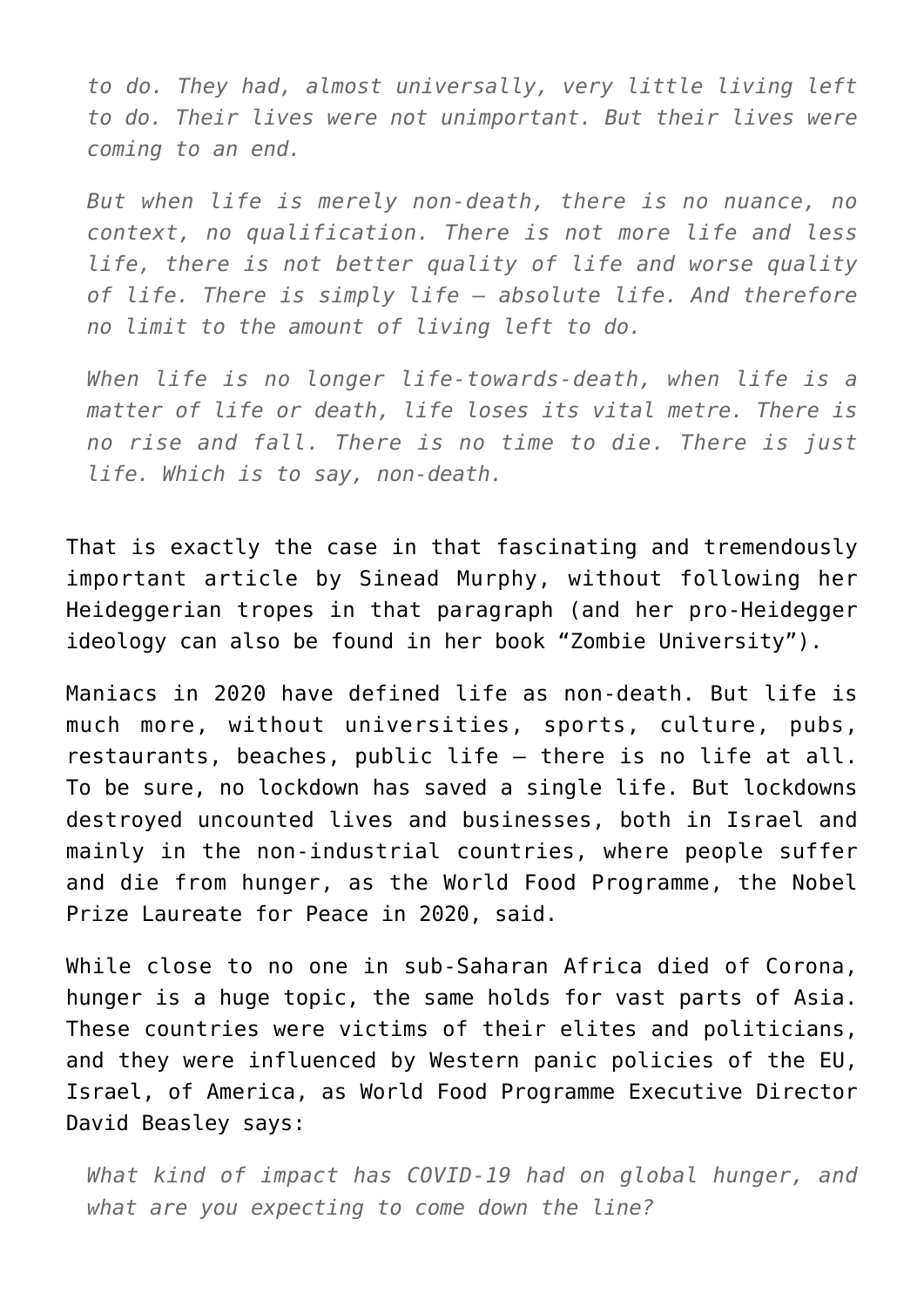*After COVID, the number of people we projected to be marching to the brink of starvation went from around 135 million to 270 million. That's a brutal number. As economies contract, particularly western economies, that has a ripple effect through the Middle East and Africa. Then there are the unintended consequences of decisions made in a vacuum. At the peak of the COVID crisis in May, you had 1.6 billion kids out of school—370 million of those missed out on school meals. For many of them, the school meal is the only meal they receive in a day. So they are now going to be more vulnerable to not just COVID but also measles, cholera, diphtheria, and malaria. You won't believe how many ministries of health, or presidents or prime ministers I've had to call and say: if you shut down that port, or this distribution point, or that border, I'm not going to be able to get the food in.*

More recently, on Dec. 13, 2020, Professor in Philosophy Nida-Rumelin was again on German TV and urged politicians to stop lockdowns, mainly because the economy will be not just harmed, but completely destroyed. [Already now, Nida-Rumelin said, we](https://www.youtube.com/watch?v=4WA4VoWTm4Q&list=UUVrfg1BUJLYvQK5eJfvQjfQ) [fear "30 million deaths" in the non-industrialized countries,](https://www.youtube.com/watch?v=4WA4VoWTm4Q&list=UUVrfg1BUJLYvQK5eJfvQjfQ) [as "supply chaines are interrupted" etc](https://www.youtube.com/watch?v=4WA4VoWTm4Q&list=UUVrfg1BUJLYvQK5eJfvQjfQ).

If people in Thailand, the Philippines (a general view on the dramatic collapse of tourists in the Philippines be found [here](https://www.pwc.com/ph/en/publications/tourism-pwc-philippines/tourism-covid-19.html)) or Indonesia and India had built a tiny economy based on young Israeli tourists, who want to flip out after their IDF service, these economies just faded away in 2020/2021.

[Ramesh Thakur](https://www.japantimes.co.jp/opinion/2020/05/29/commentary/world-commentary/six-deadly-lockdown-sins/), an emeritus professor in the Crawford School of Public Policy, Australian National University; a senior research fellow with the Toda Peace Institute; a fellow of the Australian Institute of International Affairs; and a former United Nations assistant secretary-general, already wrote on May 29, 2020, in the Japan Times:

*In low-income countries dominated by daily wage laborers*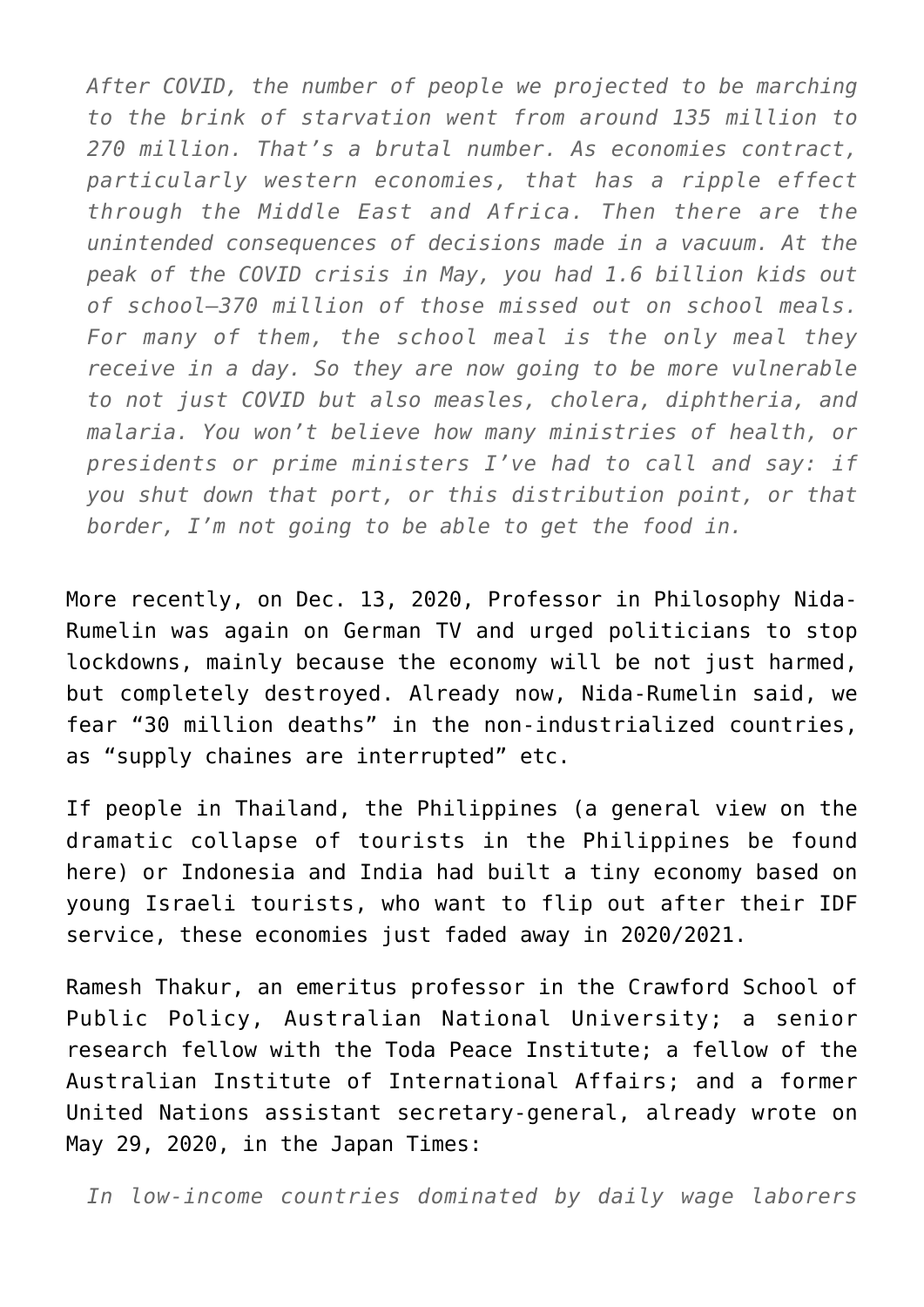*working in the informal economy, people "fear hunger may kill us before coronavirus."*

*In India millions of interstate migrant laborers were caught unprepared by the lockdown imposed with four hours' notice on March 25. Especially after it was extended in mid-April, many decided that with no jobs and wages, and public transport shut, they would rather walk hundreds of miles to home in groups, and die in their home villages than in lonely conditions on foreign soil. Sadly, many have died along the way. The story of 12-year old girl Jamlo Madkam is one of the few to make it into the national and international press.*

*Not all critics of hard lockdown policies are motivated by greed. Conversely, the self-virtuous can sometimes climb so far up the moral high horse that they lose sight of the ground reality. This crisis finally confirms just how disconnected inner-city elites are from the values of liberal international solidarity that animated their intellectual forebears.*

Stern is not even pointing to these international consequences of lockdowns and mask mandatory panic industries. It is easy for very rich people and countries to implement such measures, but it is an existential threat to many people, hundreds of millions of people, in the not-industrialized countries.

In addition, mask mandates are destroying all or so-called democracies into hygiene-state regimes.

Almost no people under 60 died of Covid, very few under 70 and most people who died of Covid where 80+ and would have died in 2020 anyway. That is not cynicism, but reality. Old people know that. The [University of Munich](https://www.covid19.statistik.uni-muenchen.de/pdfs/bericht-4.pdf) (LMU) emphasized a few days ago, that Germany has no substantial excess mortality at all. [Euromomo](https://www.euromomo.eu/graphs-and-maps#excess-mortality), a page dedicated to analyze excess mortality in most European countries, also shows that Germany has close to no excess mortality. The official 34,000 or more Covid-19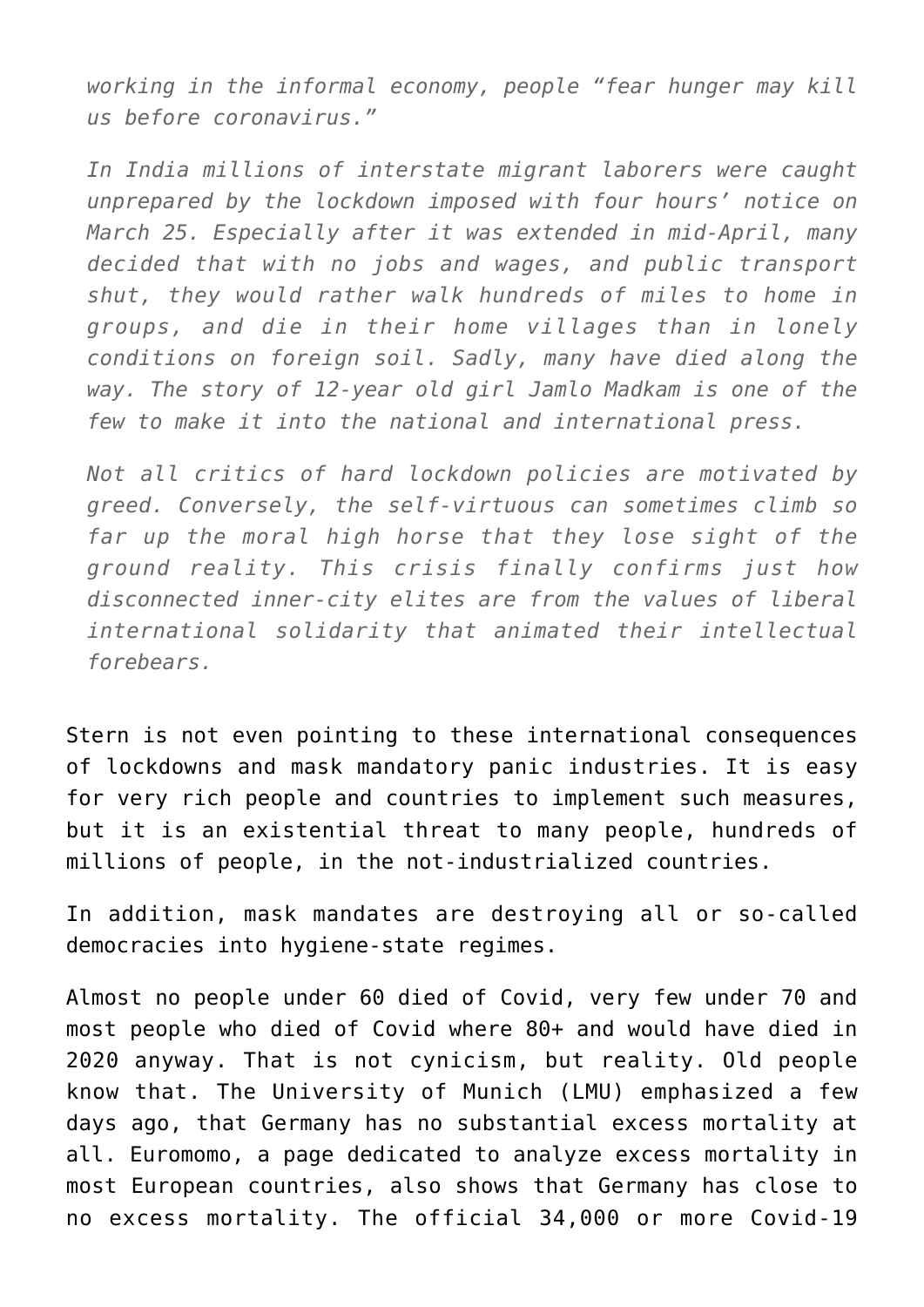deaths in Germany so far are mainly *rather deaths of natural causes*. If Covid was dangerous for the entire society, many people under 60 would have died. And they did not. Nowhere on earth.

Instead of promoting authoritarian measures, we shall focus on both fighting antisemitic conspiracy myths concerning Corona, as well as on fighting antidemocratic policies in Western countries. We even know from Merkel and other politicians that they embrace the totalitarian style of China. In particular, [Merkel said, that in China or South Korea people are "not](https://www.clemensheni.net/wie-antidemokratisch-und-chinesisch-denkt-angela-merkel-teil-1/) [rallying" against Corona policies, and "wear masks".](https://www.clemensheni.net/wie-antidemokratisch-und-chinesisch-denkt-angela-merkel-teil-1/) Such a support of a dictatorship – China is a one-party dictatorship with no free press, with a huge catalogue of human rights violations – speaks volumes. So much for 'democrats' who embrace both China and the mask.

Contrary to Yedidia Stern's panic driven and authoritarian, antidemocratic bumper-stickers to shame those who do not follow his order, there are other Israeli who are true experts when it comes to viruses: professors at Israeli hospitals and Universities. There is a sub-group of co-signers of the [Great](https://gbdeclaration.org/) [Barrington Declaration](https://gbdeclaration.org/) (from Oct. 4, 2020) in Israel.

A part of that group is now performing a specific Israeli wing of that declaration, called ["Common Sense Model](https://www.i24news.tv/en/news/coronavirus/1609424065-lockdown-policy-madness-israeli-scientist-tells-i24news)":

*Common Sense Model*

*The alternative model aims to breach what has become a wallto-wall consensus of government non-pharmaceutical interventions. It was conceived by three Tel Aviv University faculty members: Profs Udi Kimron, Ariel Munitz, and Motti Gerlic; and now has the backing of 148 scientists and physicians.*

*Similar in essence to the US-based Great Barrington Declaration (signed by more than 50,000 scientists and medical practitioners to date), the Israeli model calls to*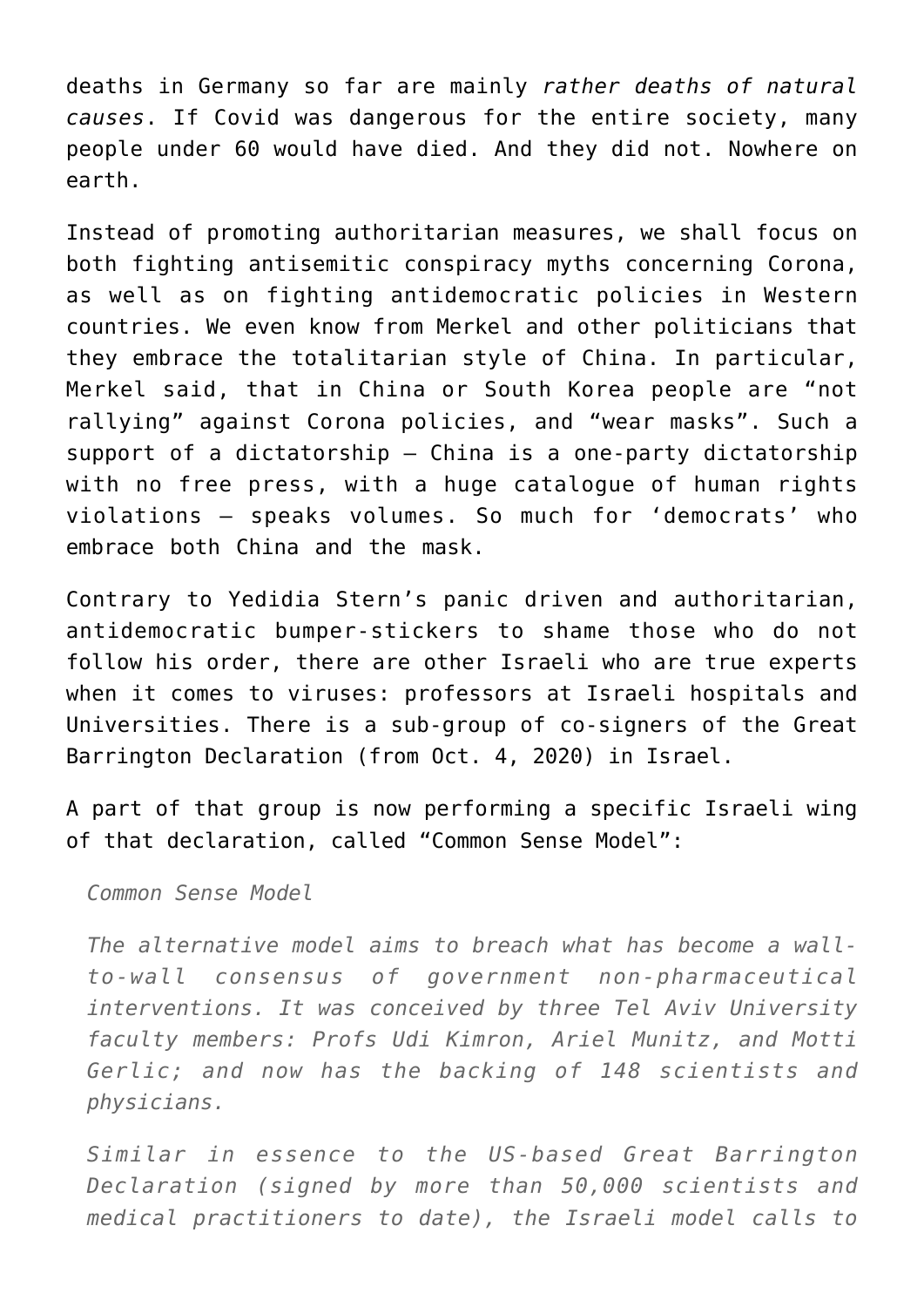*handle the coronavirus pandemic in a rights-respecting approach that cuts back government's coercive measures to the bare minimum.*

*Last week, in what may be the harshest criticism yet penned, more than 100 Israeli physicians signed a letter excoriating the government's policies employed to combat the coronavirus.*

*"We, male and female physicians in Israel, strongly object to the coercive measures against the spread of the coronavirus, including lockdown, curfews, closure of the education system, digital surveillance and movement restrictions," the letter stated, published first by broadcaster Channel 12.*

*"The coercive measures now deliberated constitute a destructive infringement of fundamental civil rights, and their enforcement lacks medical justification with a black flag raised above them."*

# One of the signers of the Israeli "Common Sense Model", is Dr. Tomer Cooks:

*Dr Tomer Cooks is a faculty member at the Department of Microbiology, Immunology and Genetics at the Ben-Gurion University of the Negev, who has been against lockdowns from the start.*

## Cooks makes many tremendously important points in my view, according to the report of [i24news:](https://www.i24news.tv/en/news/coronavirus/1609424065-lockdown-policy-madness-israeli-scientist-tells-i24news)

*"Even though I'm used to being out of the mainstream, in scientific and medical issues I'm always surrounded by peers who would see 'eye-to-eye' with me. Climate change, risk factors for cancer, vaccines; these are all part of my 'dayto-day' milieu. Suddenly, here, many well-educated and experienced friends were embracing the draconian lockdowns as the savior from a monstrous plague."*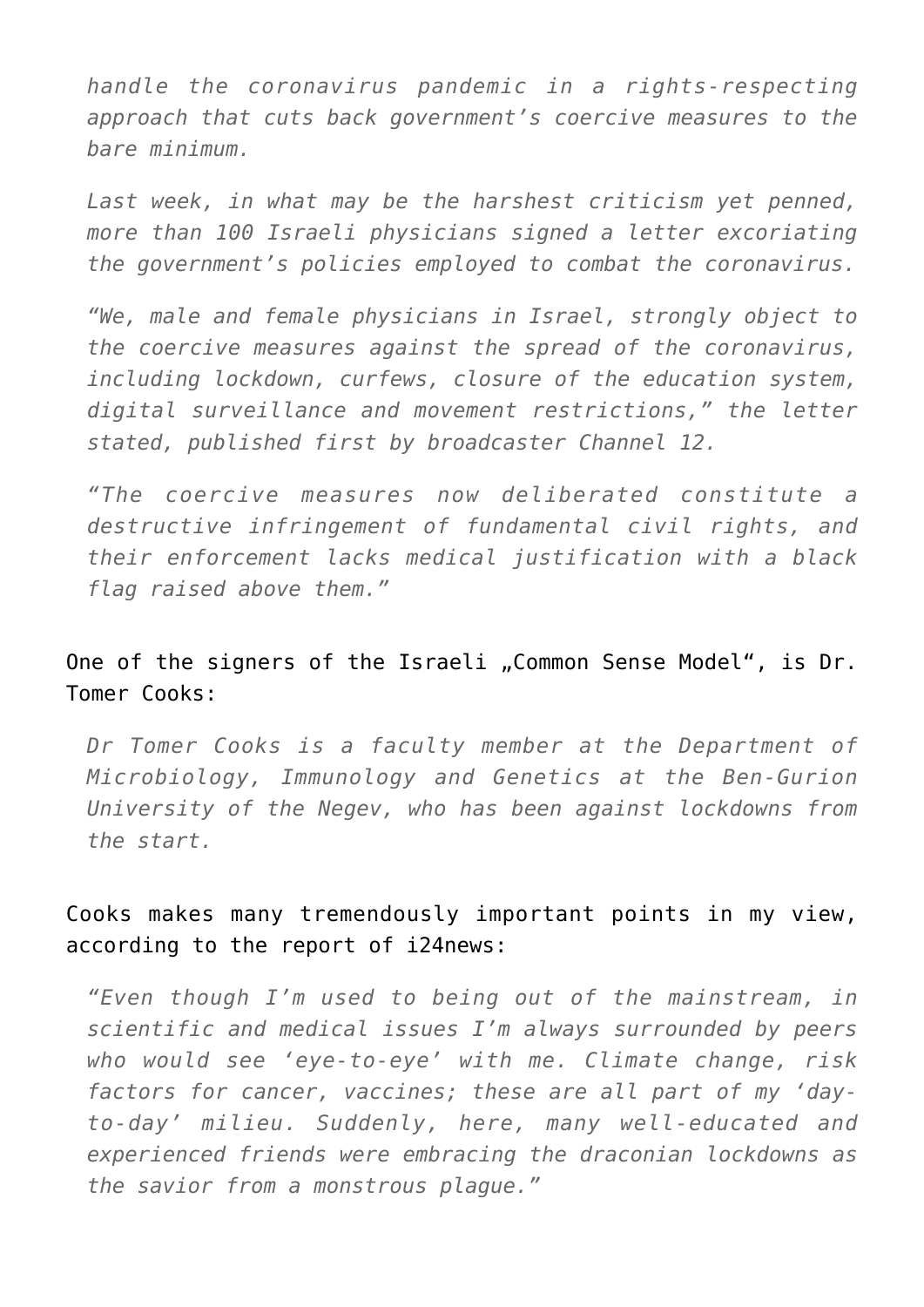*He further hit back at the excessive government spending to implement the lockdown policy, reaching as high as \$68 billion, according to financial outlet Globes, whereas "if we took NIS10 billion [\$3 billion] eight months ago and smartly spent them on creating a system that allowed the virus to spread in the young and healthy population — like we always do — then we would not be facing such a disaster," he warned, referring to the high figures of unemployment, increase in national debt and deficit, which could take decades to pay off.*

*"Simply look at the numbers," Cooks continued. "Sixty million people were projected to die worldwide in 2020. We are already at the end of December and we can safely determine that this number is stable. No excess mortality — no matter what measures were taken."*

*"Lockdowns are never a good answer, so no. There is no excess death in Israel currently. There was an uptick that lasted two months, very similar to a typical Israeli winter and I don't remember us shutting down society then. If the vaccine is efficient, we can protect the elderly for a short while without locking down the entire population. It has been a harsh year for many, mostly from the weaker parts of society which will need a lot of support in the coming years, and since we already cut down civil budgets, I feel like we are heading to a very tough period."*

I just can hope that the political and cultural elite in Israel, represented by someone like Yedidia Stern, is listening to the professors and doctors at Israeli universities, hospitals and other medical institutions. There is no war of 9 million Israeli against a virus. Period. Stop this panic and finally, after almost 10 months, start listening to the real scholars in public health, epidemiology, medicine, immunology – and first and foremost to the social scientist and intellectuals to urge our societies to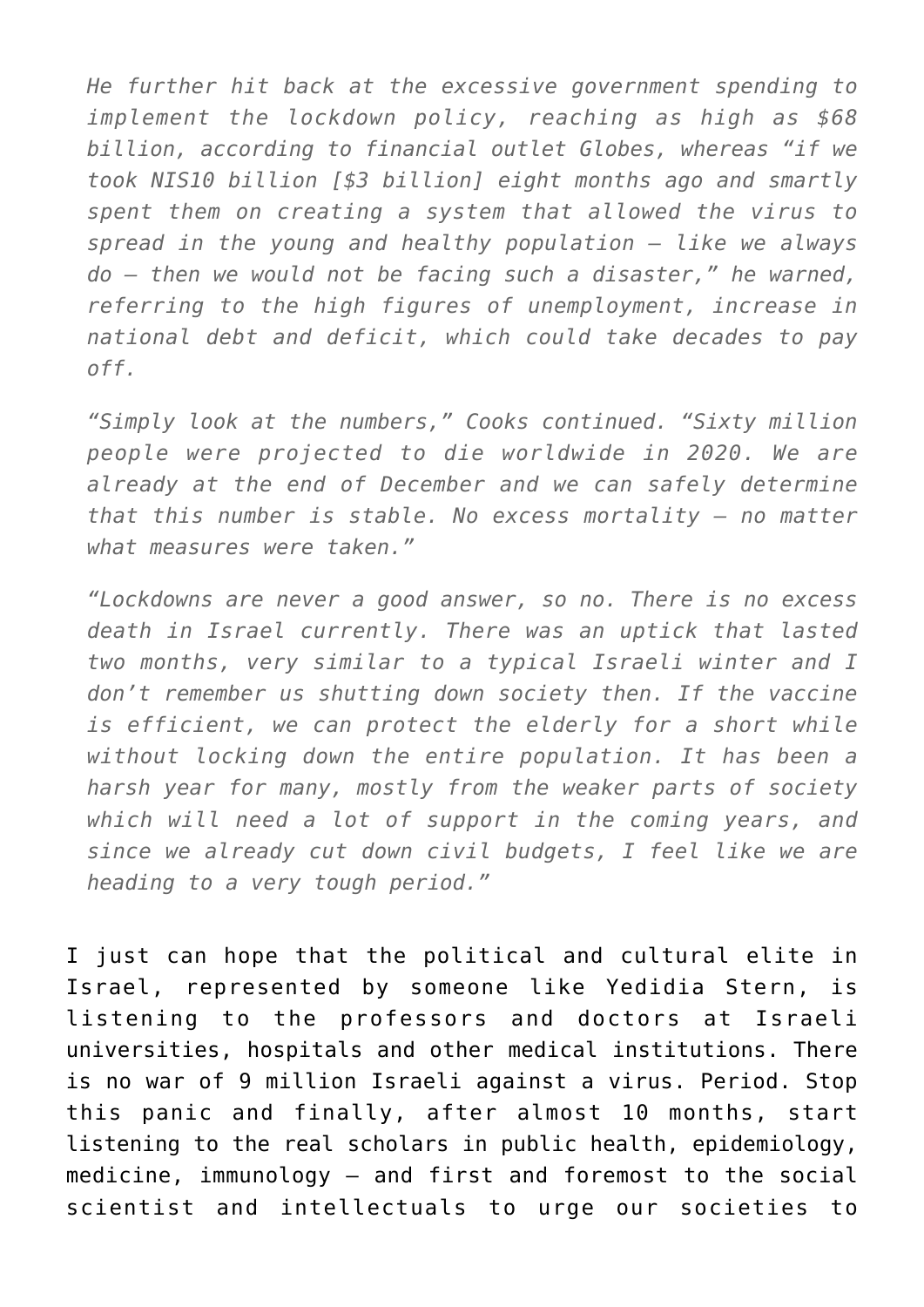immediately stop all lockdowns, curfews and mask mandates.

Otherwise many more people will die. Many more. Our leaders are already responsible for those thousands and tens of thousands and millions of deaths caused by postponed surgeries, cancer treatments, heart treatments, suicides and destroyed businesses and university careers, theater careers etc., and most urgently, postponed measles vaccinations like in Africa, and hunger ('usually', a 23,000 people die of hunger on a daily basis – is there a war against hunger?, this number has increased due to the consequences of lockdowns.)

In my view, at the core of the entire crisis lies a huge lack of self-confidence and the love for authoritarianism, even a joy to order people what to do. "We are at war – are you a traitor?"

Why are so many people frightened of death, despite the fact  $$ early on – that almost exclusively very old and sick people are targeted?

Why have so many people not the slightest idea of life and death as part of life? There was never a life without risks and there will never be. [A few weeks before I first came to](http://edition.cnn.com/2002/WORLD/africa/11/28/kenya.plane/) [Israel there was an attack on an Israeli aircraft in Kenya, in](http://edition.cnn.com/2002/WORLD/africa/11/28/kenya.plane/) [late November 2002.](http://edition.cnn.com/2002/WORLD/africa/11/28/kenya.plane/) My flight was mid-December from Vienna. Of course, I took my flight, but not all international speakers came to that important conference of the Vidal Sassoon International Center for the Study of Antisemitism (SICSA), headed by [Prof. Robert S. Wistrich \(1945–2015\).](https://www.bicsa.org/allgemein/the-end-of-an-era-in-memory-of-my-friend-the-historian-of-antisemitism-and-zionist-intellectual-prof-robert-s-wistrich/) A few years later there was an alarm in Ben Yehuda street, when I was in my hotel at Zion Square in Jerusalem, in the famous and historically "[Jerusalem hostel"](https://backpackisrael.com/2019/10/01/jerusalem-hostel-historical-and-very-budget-friendly/). Happily, the "bomb" was not a bomb. But there was a risk, that is for sure. We always take risks. Where does this completely unprecedented panic vis-àvis Corona come from? Is it the a-social media complex of Twitter and Facebook alone? Or rather the aim of politicians to rule over people, to make the entire world a kind of China?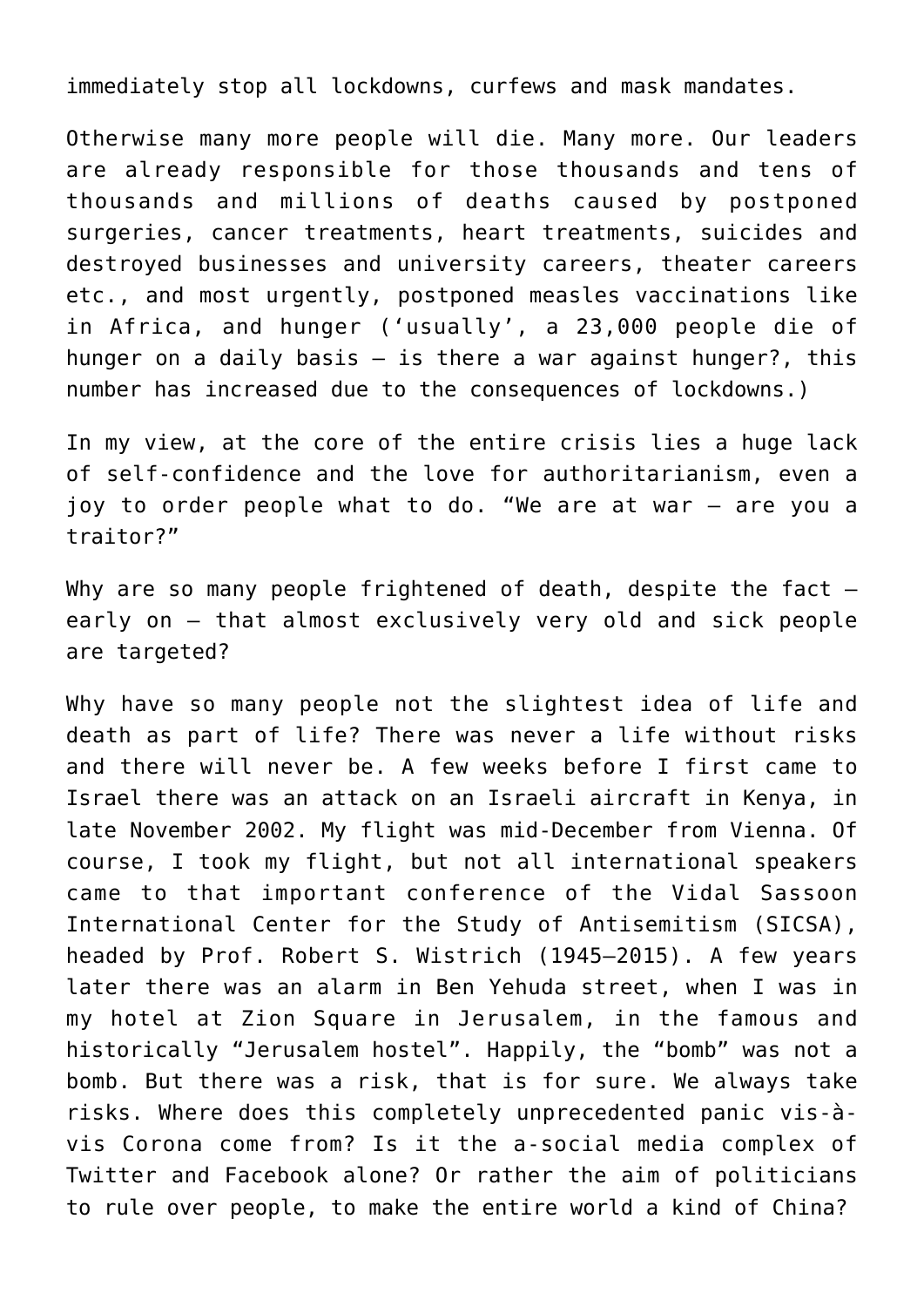We can all die on a daily basis, be it an accident, a heart attack, cancer, fire, a thunderstorm, heat wave, a respiratory of another virus, wars, terror attacks and the like. Israel has huge experience with these kinds of daily threats.

Where does this unprecedented panic come from? Why do adults have so less mental and metaphysical strength? Did they never experience that during a crisis the most important thing is to gather and debate, to listen to others, to enjoy art, music, or drinks and food – and to never ever isolate? Isolating is the worst thing a society can do when it comes to what crisis ever, as human beings are social beings. Life with masks and no gatherings is in fact no life – it does not protect a single person – but it destroys everything our societies are all about: smiles, to stick out one's tongues, to cry or laugh and uncounted other human feelings we can find in our faces and those of "the other".

We have the biggest panic epidemic in the history of mankind. Even scholars and political activists and commentators in big newspapers succumb to that panic and stopped thinking rationally, evidence based and scholarly.

But the Israeli Common Sense Model can show the Jewish country a way into a great future. A future of rational discourse, only protection for the very few who need it and completely normal life for all others. As "normal" life in Israel never was "normal", but it was great and will be even greater taken the huge advantage of a possible peace with the Arab world and a tough fight of Iran alongside the Arabs. Life in Germany never was great, but since the end of Nazi Germany it was never as bad as today.

Things have to become better and they will become better. Perhaps. Otherwise we will no longer live in democracies, but in hygiene states with complete digital control of fever at airports, restaurants, shops, universities, with total control of whom we met for how long and where, with mandatory masks